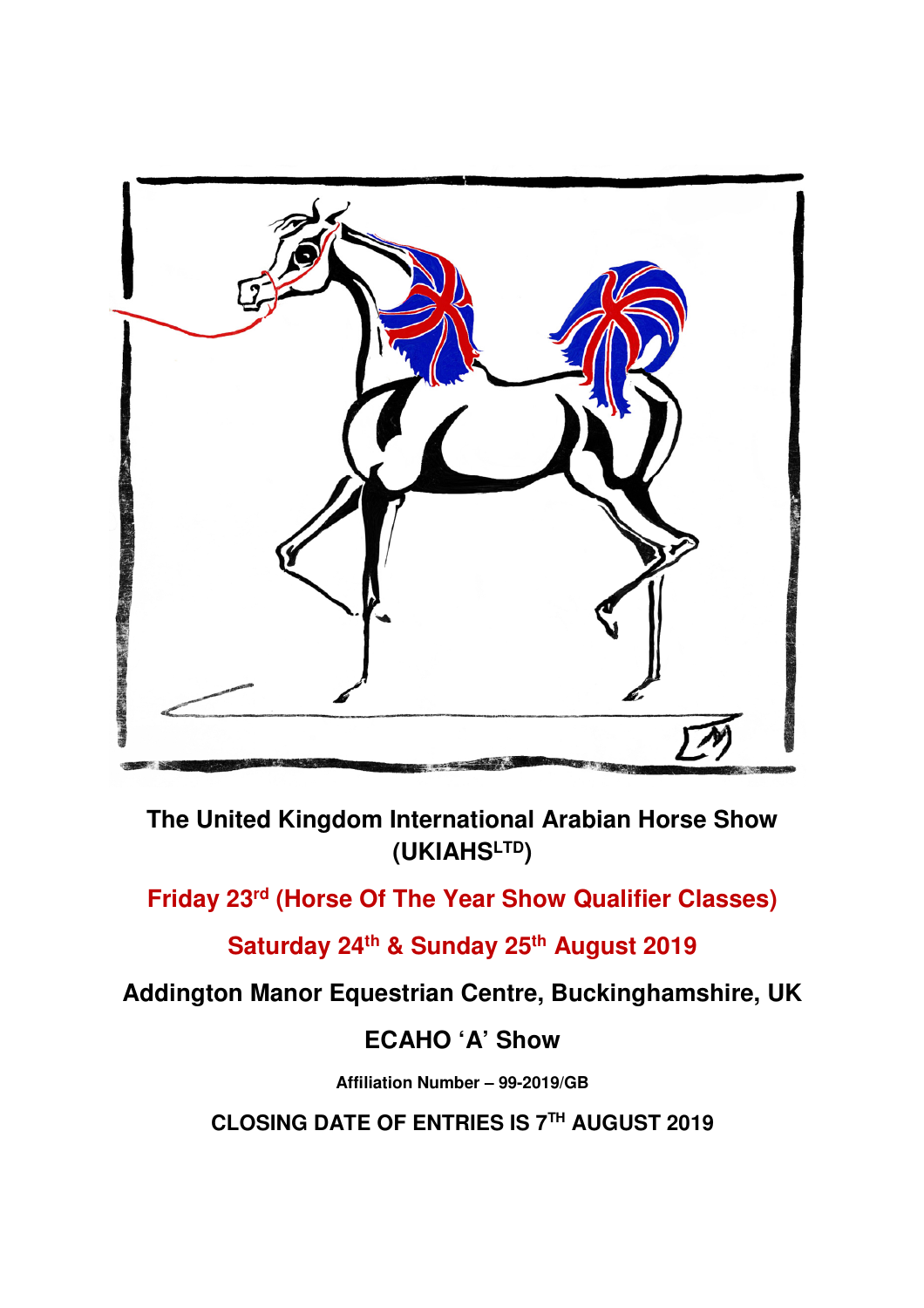# **2019 Show Schedule**

**Closing Date 7th August 2019** 

## **Contents**

- **1. Conditions of Entry In hand Classes**
- **2. Condition of Entry Ridden Classes International Classes**
- **3. Condition of Entry Ridden Classes Horse of The Year Show Qualifying Classes**
- **4. Judges**
- **5. Classes**
- **6. Provisional Programme**
- **7. Method of Judging**
- **8. Prizes and Awards**
- **9. Regulations (including Closing Date, Entry Fees and Charges, Stabling, and Payment Details)**
- **10. Special Awards**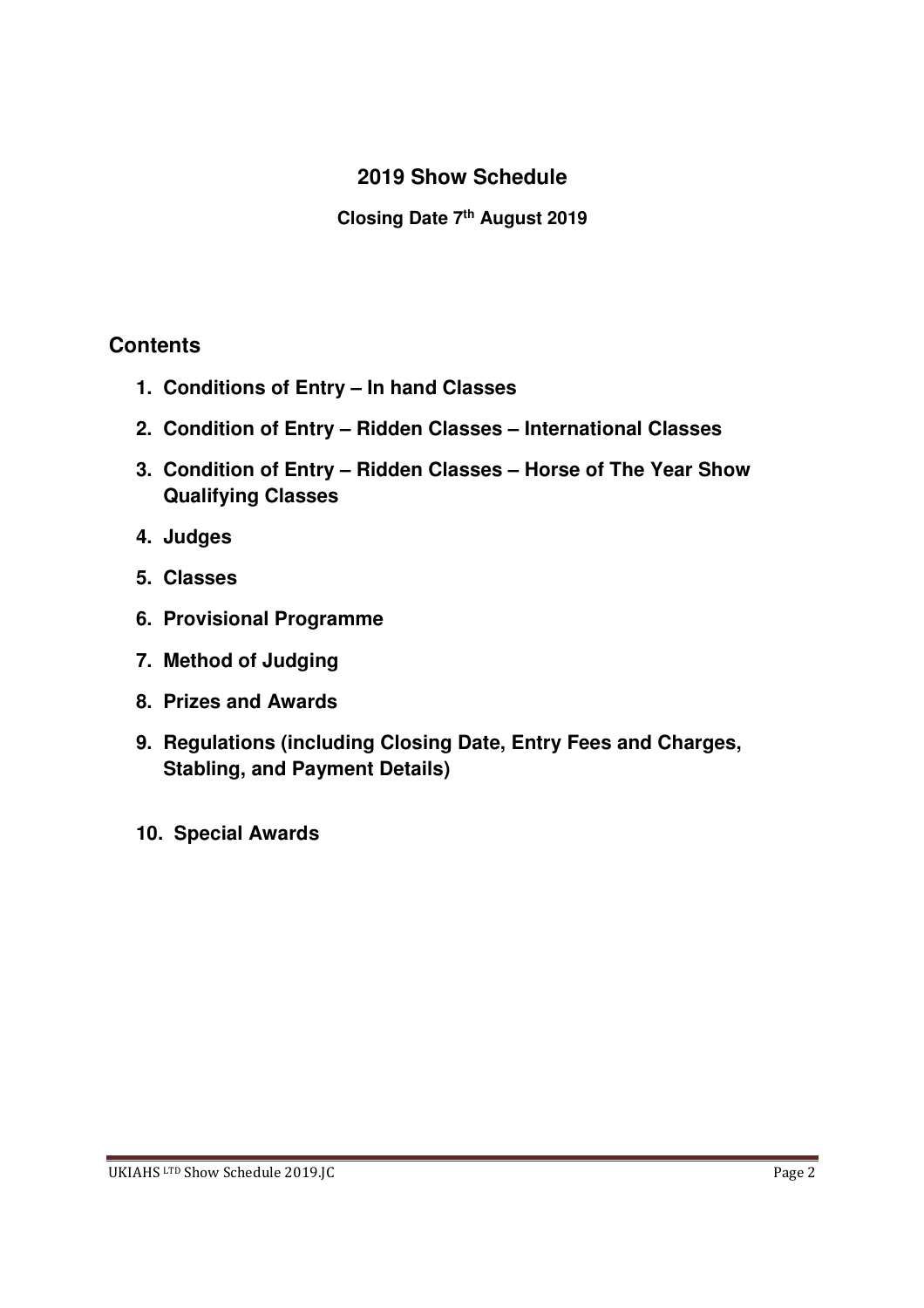# **1. Conditions of Entry – In-hand Classes**

**The United Kingdom International Arabian Horse Show (also known as UKIAHS LTD)** is governed by the 'Rules for Conduct of Shows' (1st January 2019 version) established by the European Arab Horse Show Commission. These rules will be applied in their entirety.

**Please note: It is a condition of entry for all classes at the UKIAHS that any incidents of behaviour considered to be unacceptable by the UKIAHS Committee will result in exclusion from the show and from future shows and expulsion from the showground.** 

### **Entry Qualifications.**

Open to all horses registered in any WAHO recognised studbook by the closing date of entries.

Horses (with the exception of Yearlings and Foals) must have qualified at an affiliated ECAHO show in one of the following ways:

- $\bullet$  1<sup>st</sup> to 5<sup>th</sup> place in an A or B show, or
- $\bullet$  1<sup>st</sup> to 5<sup>th</sup> place in a National Championship show
- 1<sup>st</sup> to 3<sup>rd</sup> place In a C International, C National or C European
- 1<sup>st</sup> and 2<sup>nd</sup> at Specific Origin Shows

**OR** 

• 1<sup>st</sup> to 5<sup>th</sup> place at AHO World Breeders Championship, Chantilly

**Horses that have NOT qualified by the closing date of entries may enter the show, but will only be allowed to compete if they subsequently qualify before the first day of the show. All entries must be accompanied by the correct entry fee at the time of entry. Any horse that is entered but does not qualify before the first date of the show will not be allowed to compete, and the entry fee will be retained by UKIAHS LTD**

### **EAHSC Rules for Conduct of Shows**

1. By participating at a show, show organisers, judges, exhibitors, owners and handlers agree that they will unconditionally submit themselves and the persons accompanying them to the "Rules for Conduct of Shows" and, as regards veterinary matters and drug misuse, to the relevant ECAHO Veterinary Regulations and ECAHO Rules for Medication Control. The accompanying persons include e.g. trainers or persons representing the show organizer as well as assistants of any of those persons. They will accept the jurisdiction of the Disciplinary Committee (DC), the Standing Disciplinary Committee (SDC) and the ECAHO Appeals Committee (EAC). Show organisers are not permitted to introduce rules which are in conflict with the EAHSC "Rules for Conduct of Shows". The person who has signed the entry form will be considered to be the person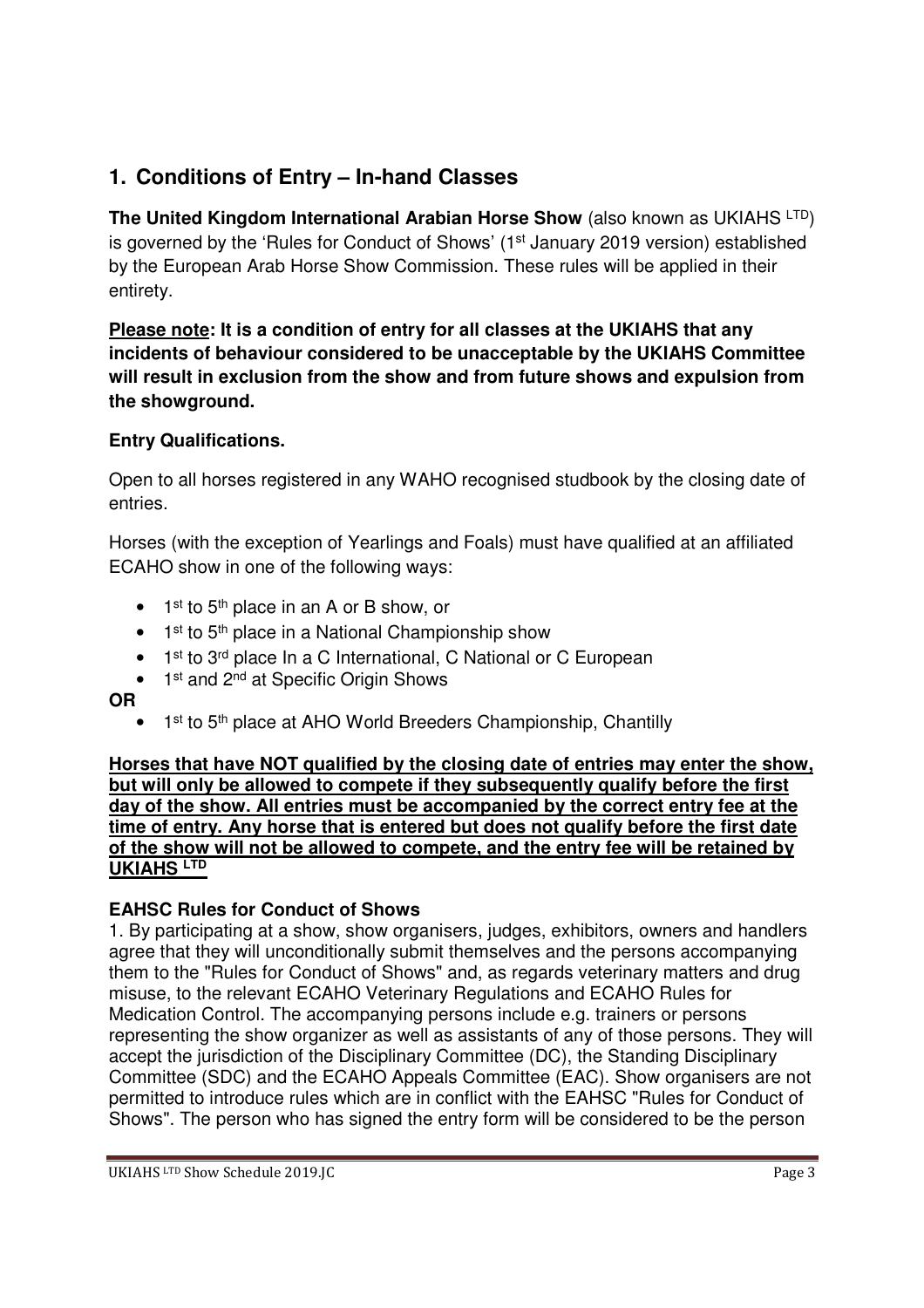responsible for the horse in question. These Rules will be interpreted when necessary under the provisions of the laws of Switzerland.

2. Horses must be accompanied at the show by a horse passport containing all vaccination records. Those horses coming from a country that does not issue a passport, must be accompanied by an official Registration document which includes a graphic description and all vaccination records. If when a horse attends a show, it's passport is at the Registry for any reason, then a letter from the registrar attesting to this must be provided along with a photo-copy of the passport, including the description and the vaccination records.

### **The show organizer**

3. The show organiser reserves the right to refuse an entry, but must give the reason for refusal in writing.

4. The show organizer will issue a printed show catalogue. The name of every horse has to be printed in the show catalogue, as well as the names of sire and dam, (and maternal grandsire if possible) date of birth, colour, the names of the breeder and the owner. Should a horse's name not be mentioned in the catalogue, its participation at the show will be allowed only if the exhibitor cannot not be blamed for the omission; it will be for the DC to decide.

The show catalogue shall furthermore contain:

• The Rules for Conduct of Shows,

• The judging system used, the rules for ties and the rules for championships, rules for foal classes (where applicable)

• For Shows where prize money is awarded the total amount and distribution of prize money.

5. No class may be split unless there are more than 10 horses entered. Combination of a class with the next age group of the same sex is permitted if the number of entries for the class is below three.

6. a) No announcement indicating the identity, breeding or past performance of exhibits, or the identity of their owners will be made during judging. It is, however, permissible for this information to be given out after the judges score sheets have been collected for each exhibit.

b) Show organisers will not release details of competitors or their exhibits to the press at any time prior to the catalogue being put on sale at the showground. Catalogues will not be offered for sale, published or posted on internet more than one day before the commencement of the show.

7. a) No member of the show organising team may judge or officiate as member of the Disciplinary Committee.

b) If an ECAHO official or member of their family is a part of the Organizing Committee of an independent A or Title show, which is not organized by the National Association of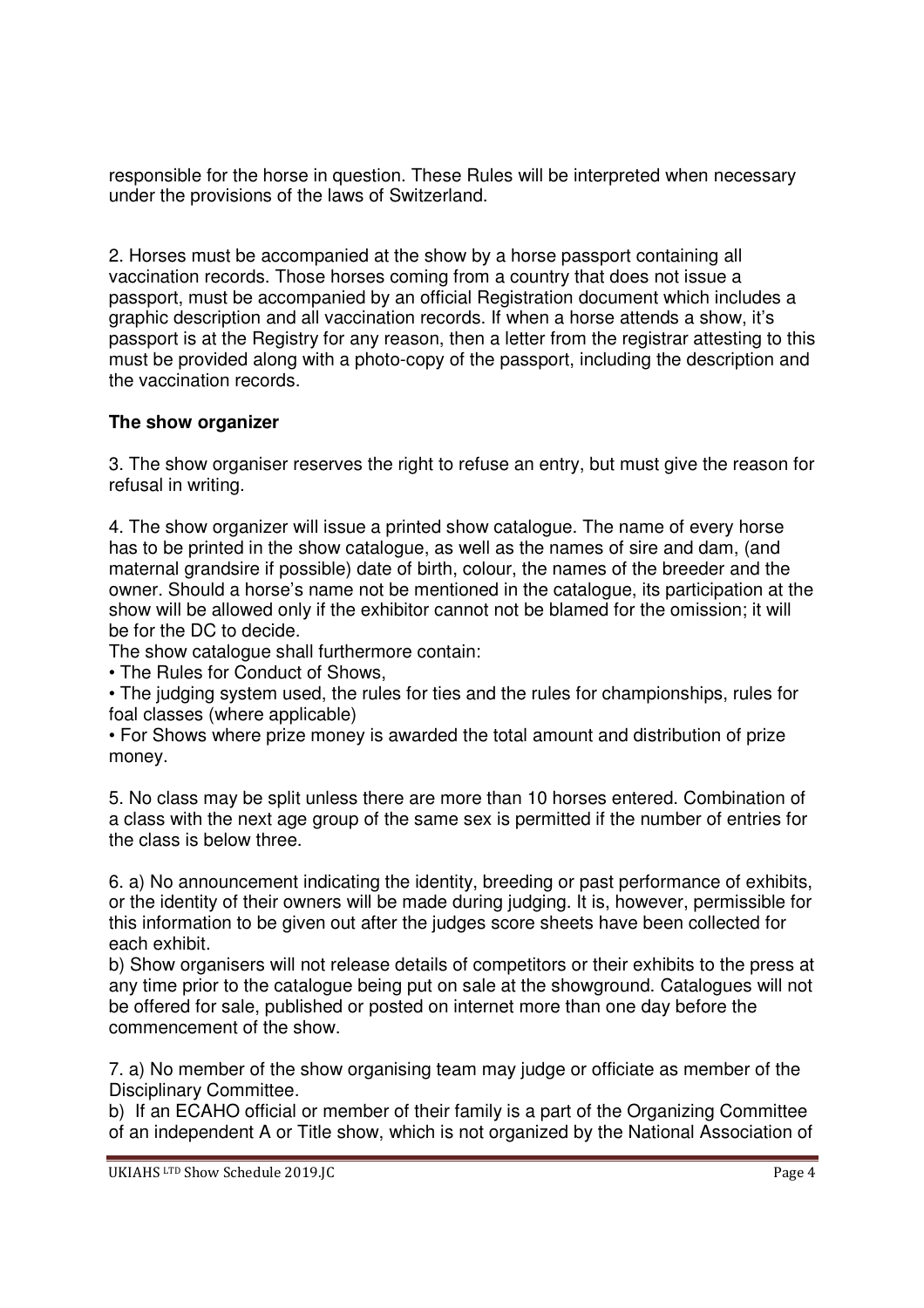the country where the show is held, then that Official cannot officiate at any other A or Title show.

c) Members of the Organising Committee of A and Title Shows may not enter their own horses in a Show which they organise.

8. The show organizers will ensure a proper rotation of judges.

9. The show organiser will provide appropriate transport, accommodation and meals during the show, for the judges, DC members, ring master and any other ECAHO show officials. If a judge, DC member or ring master cancels the invitation after the travel arrangements have been made, he will pay all the costs arising out of this booking.

10. The following minimum daily fees are mandatory and to be paid by the Organiser to judges, DC members and ringmaster per working day regardless of the actual hours: B International, C International, European and Specific Origin shows: !00 € / A shows: 150 €, and Title shows: 200 €. For all other shows a daily fee is optional and at the discretion of the show-organisation. Material gifts are always allowed, regardless of the category of the show.

### **Judges, DC Members, Ringmasters and respective probationers, hereafter referred to as 'Official (s)'**

11. Officials invited to judge at ECAHO affiliated shows agree to judge with integrity and honesty and to carry out their duties solely with the objects of ECAHO and the welfare of the horses in mind.

12. a) Officials appointed at a show will not knowingly officiate in a class in which horses are entered concerning which there may be an actual or apparent conflict of interest. No official appointed at the show may exhibit, ride, drive or handle an entered horse or pursue any other activity not consistent with his duties at the show in which he is officiating.

b) Exhibitors will declare on the entry form any actual or apparent conflict of interest with any of the officials invited for the show. Any exhibitor not declaring an existing conflict of interest, of which he is aware, will forfeit all entry fees and will be prevented from showing the horse.

c) Organisers will not accept any entries for which any actual or apparent conflict of interest with one of the appointed officials has been indicated by the exhibitor, unless a reserve official is available.

d) Judges will not visit exhibitors' premises or accept exhibitors' hospitality or gifts immediately before or during the show concerned, or accept any other benefits that could bring into question the judge's integrity or honesty.

13. a) An actual or apparent conflict of interest may occur if a horse is exhibited that:

- Is being trained or handled by a member of the official's family,
- has been bought or sold by an official either as owner or agent,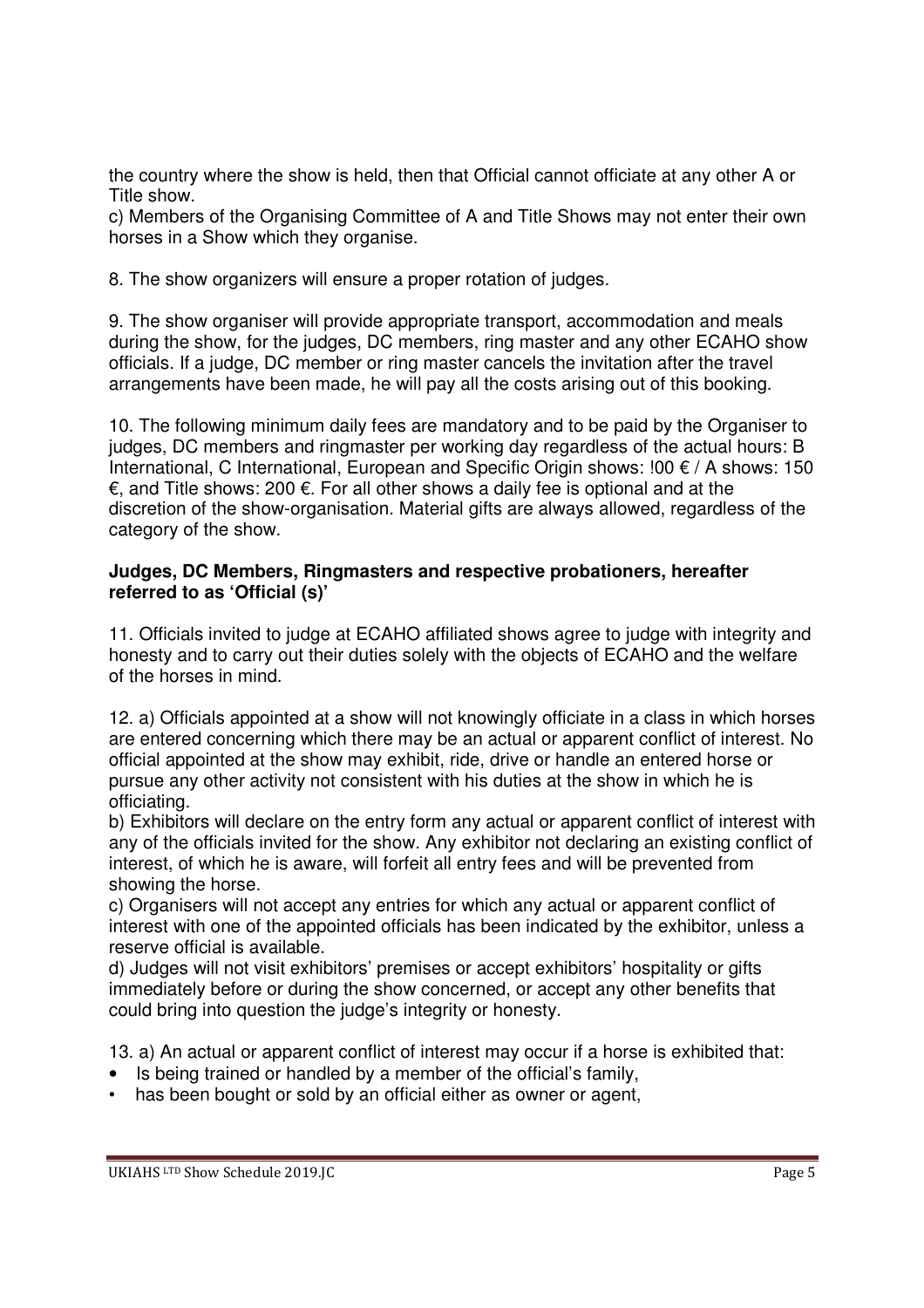• has been bred or is owned in whole or part by the official or by a member of the official's family, or business partner in an Arab horse business venture,

• has been leased by the official, at any time

has been bred by tor is the property of a breeding organization in which the official is or was an employee,

• has been regularly trained, examined or treated by the official in a professional capacity,

• is the subject of an on-going negotiation to buy or lease, or a provisional purchase condition to which the official is a party.

In case of doubt, the DC's decision will prevail.

Any official must decline to officiate if they consider themselves to have a conflict of interest concerning a horse, its handler, or its owner (s).

13. b) If during the show a conflict of interest of which the exhibitor was un-aware becomes apparent, the following options are available:

i) If the official with the conflict of interest is a judge or probationer judge,

- The judge or probationer judge will suspend his/her duties for the duration of the class and respective championship
- A published Reserve Judge or another judge from the judges panel may be used for the class and respective championship.
- If the above mentioned (i) is not applicable and if no reserve judge is available or there are no more members of the judges panel, the total points in the class will be multiplied by the factor of planned number of judges divided by the actual number of judges, to calculate a comparable score in case of ties in championships.

ii) If the official with the conflict of interests is a DC member, this DC member is not allowed to issue any yellow or red cards for the duration of the class and respective championship, but may continue all other duties.

iii) If the official with the conflict of interests is a Ringmaster, this Ringmaster may be replaced for the duration of the conflict by:

- A reserve Ringmaster
- A member of the acting DC

All aspects concerning actual conflicts of interests and their consequences will be recorded in the DC report.

14. Judges will not consult the show catalogue before or during the show at which they are judging.

15. In the show ring, all communication between judges and handlers prior to the presentation of prizes will be through the ring master.

16. Judges may withhold any award if in their opinion the exhibit does not merit such an award.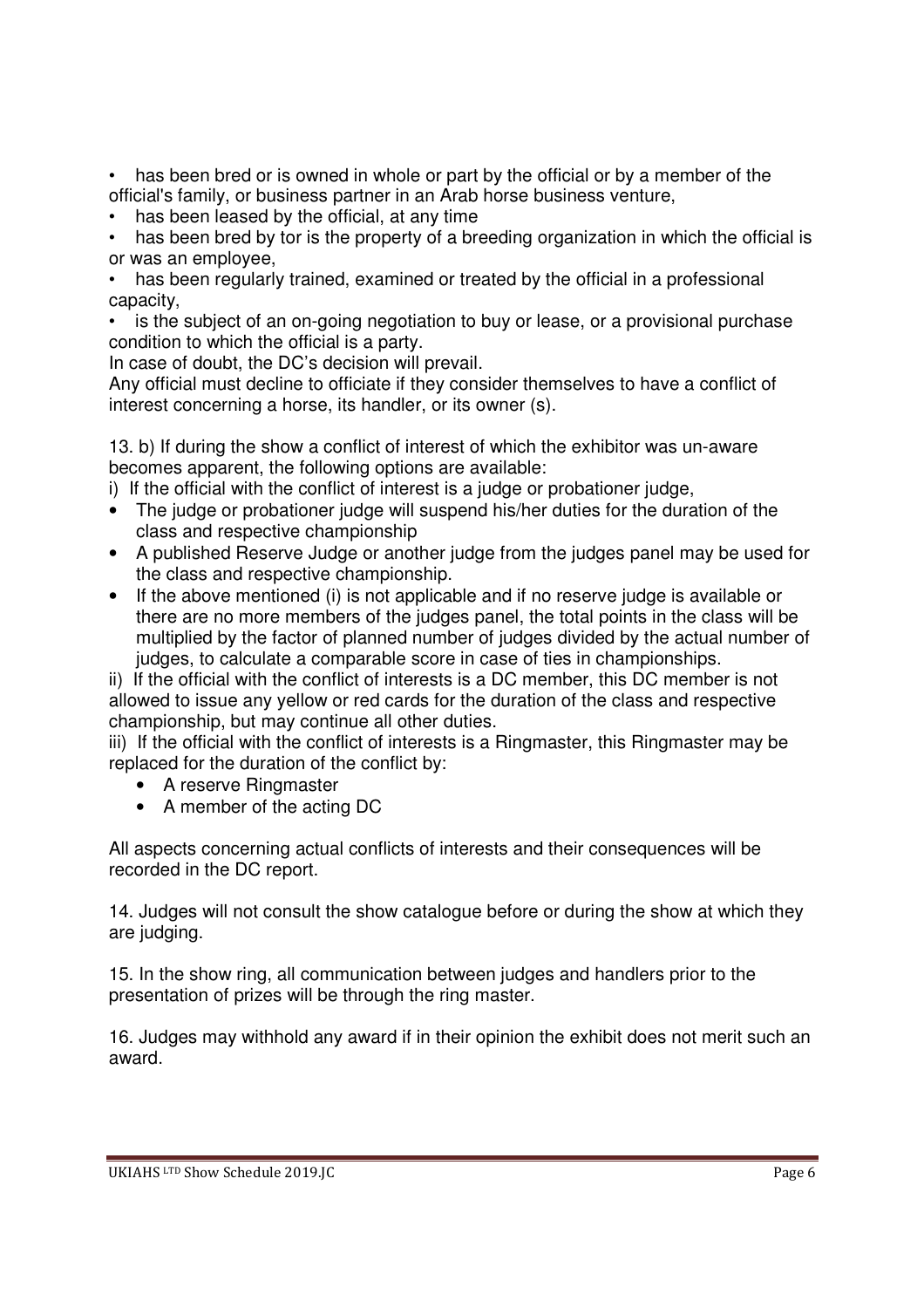17. The judge, or if more than one, the panel of judges may request that the ringmaster show a handler a yellow or red card if they consider that there is abuse to a horse or misconduct.

### **Conduct of Halter Classes**

18. All handlers at A and Title Shows must be in possession of a valid handlers permit which they must present to the DC in order to participate.

19. Handlers will be neatly dressed. They may wear any costume normally worn in their country of origin. Handlers will not wear clothes carrying any form of advertising which discloses the connection of the horse they are handling.

20. The judge(s) may request that the ringmaster order unruly horses to be withdrawn.

21. The judge(s) may request that the ringmaster ask a handler to open a horse's mouth or pick up its feet for inspection.

22. Exhibits are to be judged standing, walking and trotting. Handlers who do not comply with the ring master's instructions regarding the above may be given a Yellow/Red card by the ring master. The judge, or if more than one, the panel of judges may request that the ring master show a handler a yellow or red card.

23. a) Horses will appear in the collecting ring no less than 10 minutes before the start of the class.

b) Exhibits that appear late (missing the walk around the ring) will be excluded from the class.

24. Stallions and colts aged three years and over may be shown wearing bridles and bits that are both secure and comfortable for the horse. All bridles without bits are equally to be both secure and comfortable for the horse. Any horse that is not under control will be removed from the show ring and disqualified.

25. a) Any horse becoming loose in the collecting ring is subject to a penalty (of a fine not exceeding  $\epsilon$  100) at the discretion of the DC.

b) Any horse becoming loose in the show ring will immediately continue to be shown and is subject to a penalty (of a fine not exceeding  $\epsilon$  100) at the discretion of the DC Should the horse become loose a second time it will be disqualified.

26. All horses that are awarded a ranking in their respective class must take part in the prize-giving ceremony. Unless the DC decides otherwise in which case any representative of the horse may accept the medal without the horse being present. Absence of the horse or any representative in the prize giving ceremony will disqualify the horse from the show, with its record of score in the Class being deleted and it will be sanctioned according to the Rules for Disciplinary Committees article 16. In the event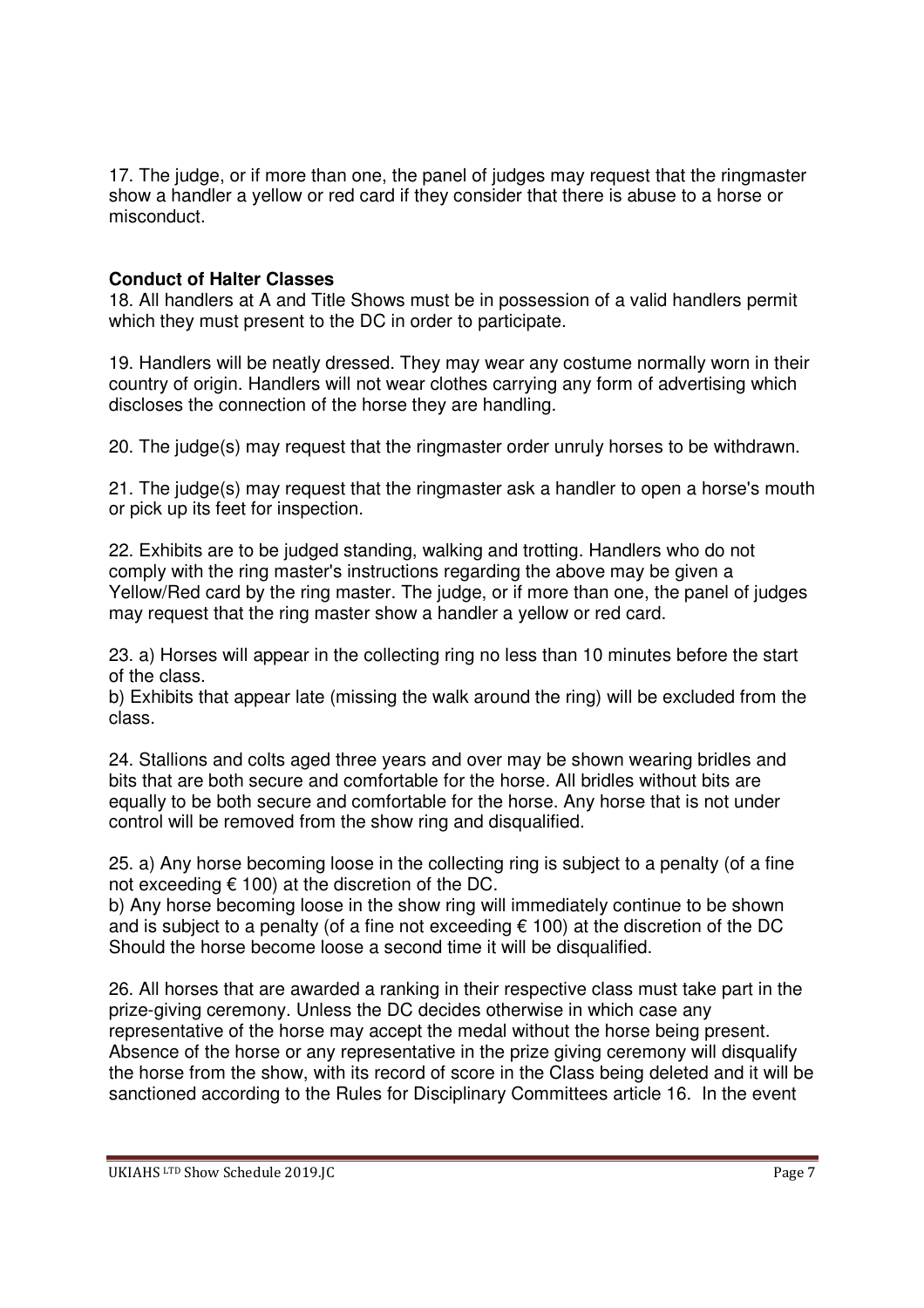of a disqualification, all horses placed behind the disqualified horse will move up one place in the Class ranking.

### **Soundness**

27. Exhibits that appear to be lame may be assessed and placed by the judges. Judges may exclude any horse so lame that assessment will inflict pain.

28. spare

### **Disguising of Exhibits**

29. No alteration of the basic colour of the skin, coat or hooves is permitted. Hoof paints, colourless varnishes, coat dyes, glitter spray and cosmetic operations including skin grafts are forbidden. Tail and mane hair extensions are forbidden. Colourless hoof oils, Vaseline or oil and white chalk used on white legs will be accepted.

30. Artificial methods of dilating the eyes or affecting the natural action of the horse or otherwise influencing its action or behaviour by oxygenating the bloodstream or by the use of weights or artificially weighted shoes, or by electrical or chemical treatment of any kind at any time before or during exhibition are forbidden.

Burns, cuts or other marks on the body of any exhibit in such places or positions as to indicate that prohibited methods have been used will be regarded as full and adequate grounds for exclusion of any exhibit from competition, at the discretion of the DC with veterinary advice.

31. a) In halter classes horses may be fully or partly body-clipped, subject to eyelashes being left uncut, hair inside the ears left unshaved and tactile hair left intact around the nose, muzzle and the eyes. Horses not fulfilling these criteria will not be allowed to participate.

b) No equipment intended to alter the natural appearance of the horse is permitted in the stables, including necksweats, neck collars, tailracks, hobbles or weights. Anyone using such equipment on the showground will be sanctioned according to the Rules for Disciplinary Committees article 16.

32. spare

### **Cruelty**

33. Excessive whipping or shanking, excessive stimulation by noise or intimidation, excessive circling of the horse, use of electric shock devices or infliction of pain by any means is forbidden in all parts of the showground or stable areas, at all times. Abusive shanking is not permitted.

34. The above offences will be sanctioned.

### **Enforcement**

35. **Verbal warnings:** DC members, ringmasters, stewards or show officials may issue verbal warnings. These are not recorded in the DC report.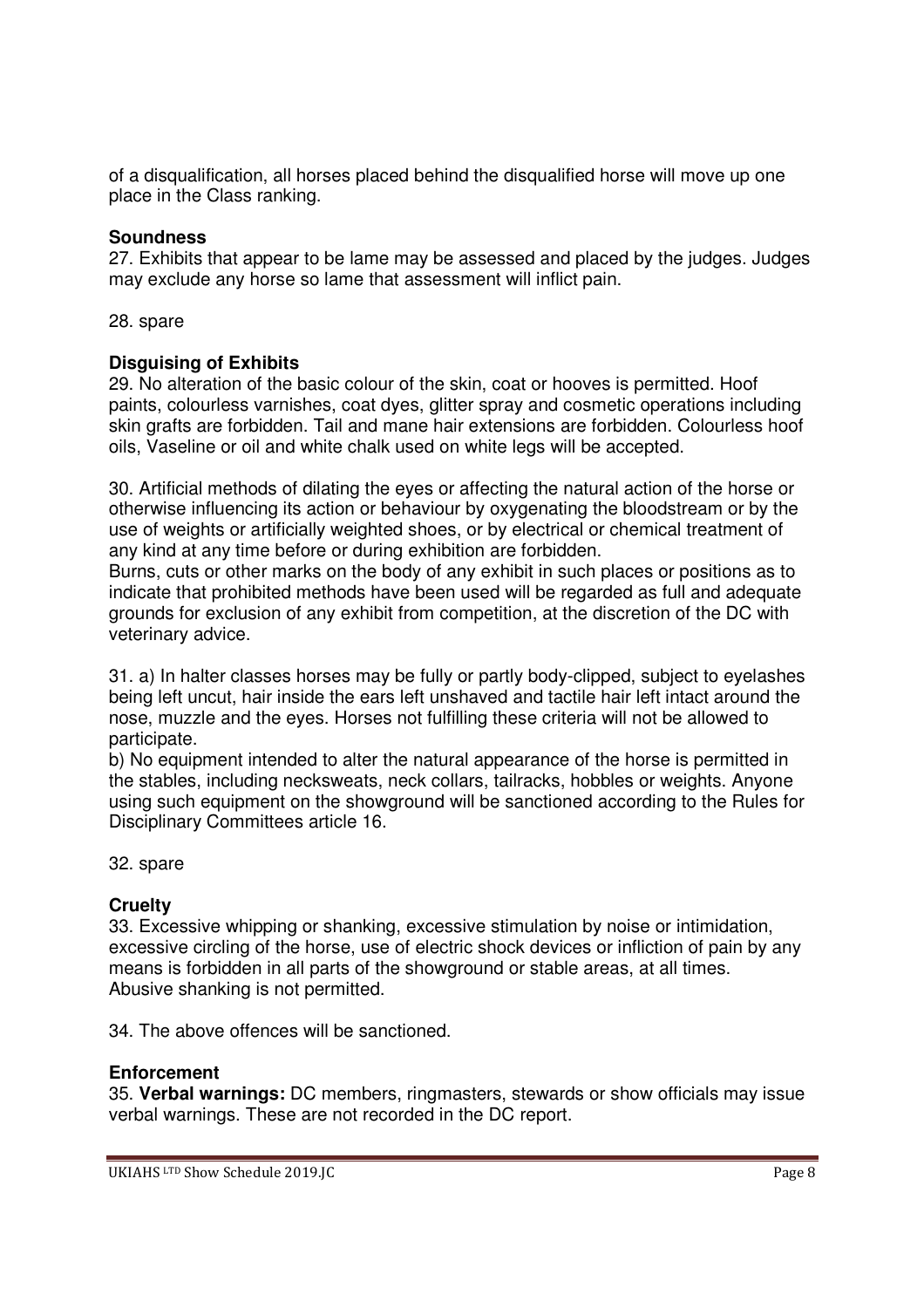36. **Yellow and red cards** may be issued by DCs and Ringmaster in the collecting ring and the main ring. They are issued to a handler and are a visible and public warning of an offence having been committed. The date and offence will be recorded in the DC report and must be made public by announcement at the show and/or on the ECAHO website and/or other usual means of communication of ECAHO.

37. **A yellow Card** may be issued if there is a further offence after a warning or it may be issued without such warning.

38. **A red Card** will be issued if the handler receives a second yellow card for having committed a further handling offense during the same show. The offender will then be banned from handling any horses for the rest of the show in which he receives the red card. The horse being shown by a handler when he receives a red card may be shown by another handler at the end of the class. In the event of a serious offence involving mistreatment or dangerous behaviour, DCs may issue a red card without prior warning.

39. Any handler disobeying the instructions of any DC member, judge or ring master may be punished immediately by being shown a yellow or red card.

### **Veterinary Matters**

40. Horses with apparent clinical signs of a disease may not participate at the show at the discretion of the DC Veterinarian. If the DC Veterinarian diagnoses apparent clinical signs of a contagious disease, the horse must be immediately put into quarantine and may not participate at the show.

41. Vaccination regulations for shows will require 12 months intervals normally, or shorter where local/national authorities mandate it. Such shorter intervals to be shown on the entry form (see Addendum – Equine Influenza Vaccination page 35).

42. All Veterinary treatment necessary at the show ground must be carried out according to ECAHO Veterinary regulations. The person responsible for the horse will ask the vet who treats the horse to complete a treatment form and present it to the DCvet at the show.

43. a) The administration of any substance not a normal nutrient (including irritants applied to the skin or mucous membranes or mydriatic drugs in the eyes), whether intentionally or unintentionally which may affect the performance, temperament or soundness of an exhibit is forbidden.

b) The DC may order chemical tests on any exhibit.

c) Judges may request the DC to test any horse.

(See the section on "Medication Control" page 25).

### UKIAHS LTD Show Schedule 2019.IC **Page 9**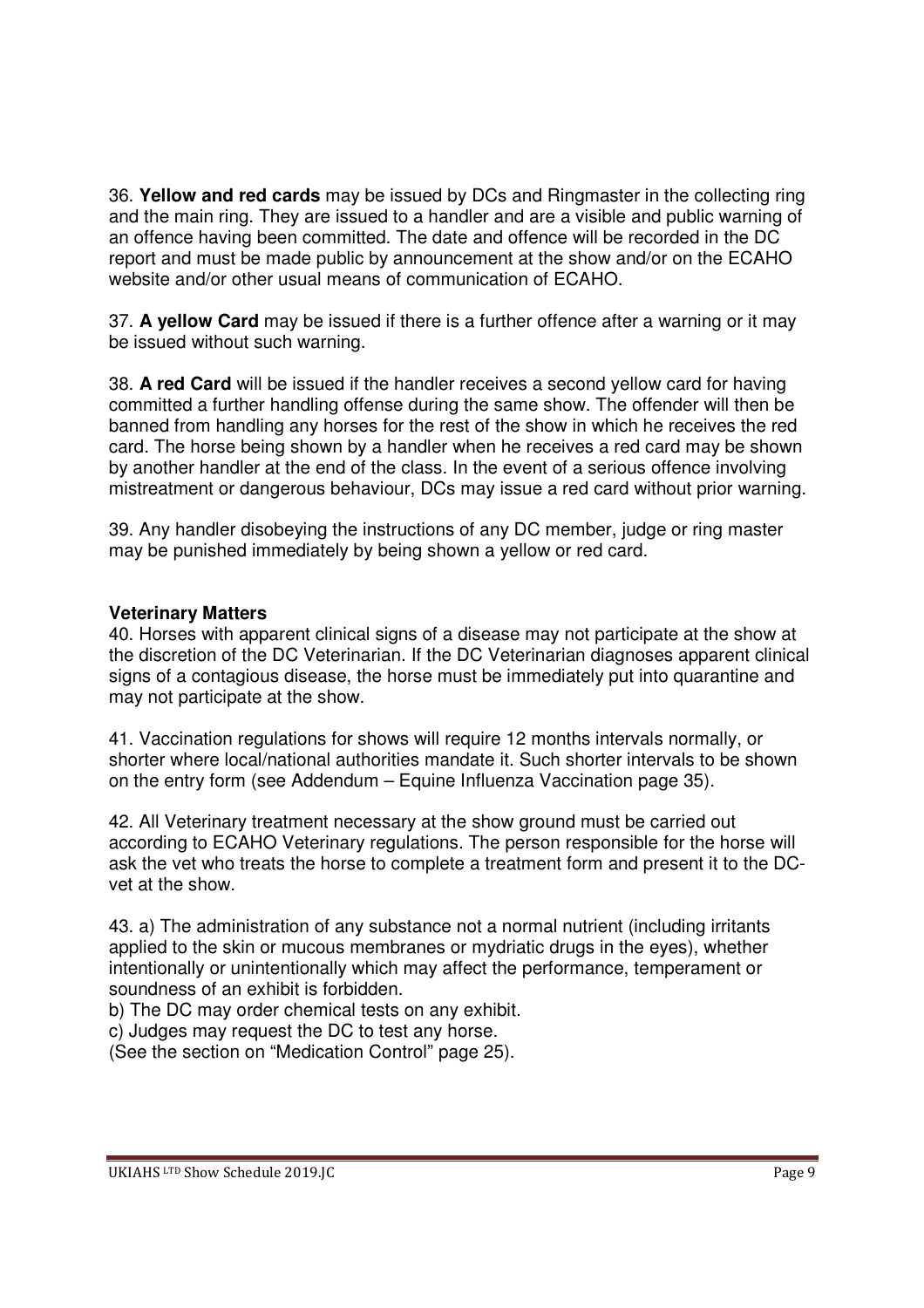### **Complaints**

44. A show organiser, appointed judge, ring master, exhibitor, owner or handler of a horse entered at the show may lodge a complaint alleging infringement of the rules of the EAHSC, contained in the "Blue Book". Any complaint, except concerning a complaint about a judge or any other official including show organisers, is to be made in writing before the end of the show. A deposit of  $\epsilon$  200,- or equivalent in local currency will be lodged with the DC and may be retained if the complaint is considered frivolous, at the DC's discretion. Such forfeiture belongs to ECAHO.

45. Any complaint about a judge or any other official including the show organisers is to be made in writing and signed by two individuals. Such complaint must contain any evidence and be sent to the ECAHO executive Secretary (show section) within 3 days of the show. A deposit of  $\epsilon$  300 must be paid in accordance with the instructions and deadline given by the Executive Secretary (show section). The procedure will be conducted in accordance with the Rules for Disciplinary Committees, articles 19 et seq.

### **Foal Classes**

- a) Foals may not compete in EAHSC Championships, not will they qualify for any Title or A Show.
- b) When foal classes are organised at EAHSC affiliated shows, the EAHSC Rules will apply.
- c) Foals must have a minimum age of four weeks at the date of the show, and must be shown at foot (with the dam) up to 6 months of age. Orphaned or rejected foals under six months may not be shown.
- d) The use of metal halters and halters with metal chains is forbidden.
- e) A comparative judging system in recommended
- f) All the rules pertaining to foal classes must be clearly indicated in the schedule and the catalogue.
- g) With regards to stricter rules for the welfare of the foals, organisers may introduce their own rules as long as these are presented to ECAHO for approval prior to sending out the schedule and are clearly stated in the show schedule and catalogue.

Foals – for identification purposes:

Foals under six months shown in foal classes with their own mother need no special documentation, but the mother must have all necessary documents.

Foals over six months shown without their dam, foals from Embryo Transplant or foals with foster mothers which are shown in foal classes and do not yet have a passport, must be microchipped and in possession of a copy of the official Stud Book Registration Form, showing the micro-chip number and the graphic description of the foal.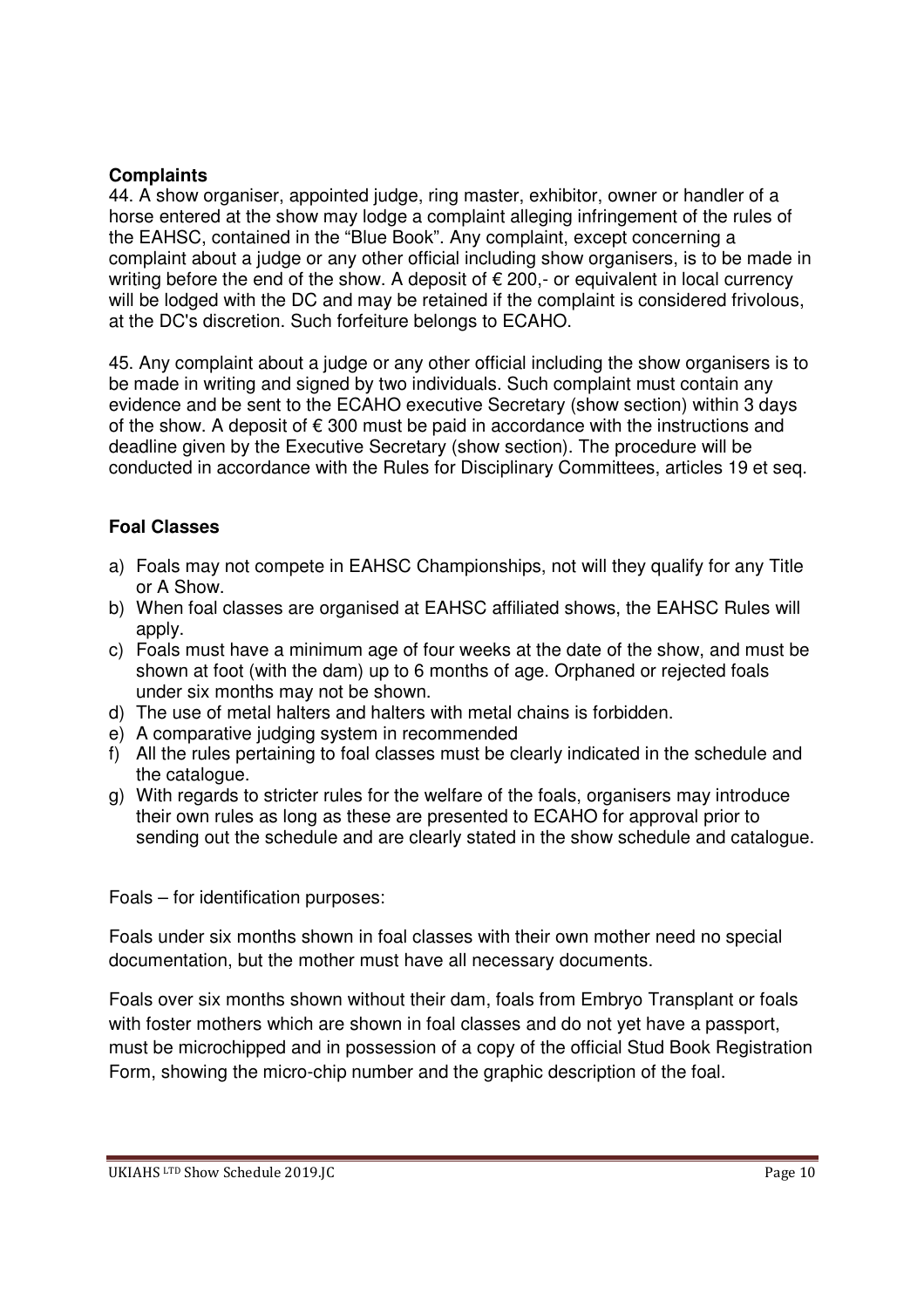### **UKIAHS Show Rules for Foals**

- 1. Foals being shown in the un-weaned foal class (only) may be shown free (without halter) for their individual presentation. The mare must stay in the ring with the foal at all times.
- 2. Both foal classes will be judged on a comparative system with each judge ranking their choice, and without discussion with other judges. In case of a tie in placings, the judges will confer and come to an agreement.
- 3. The first and second prize winners of each foal class will come forward for the International Arabian Foal Championship. All foals in the championship will be shown on a halter.

**Please note: It is a condition of entry for all classes at the UKIAHS that any incidents of behaviour considered to be unacceptable by the UKIAHS Committee will result in exclusion from the show and from future shows and expulsion from the showground.**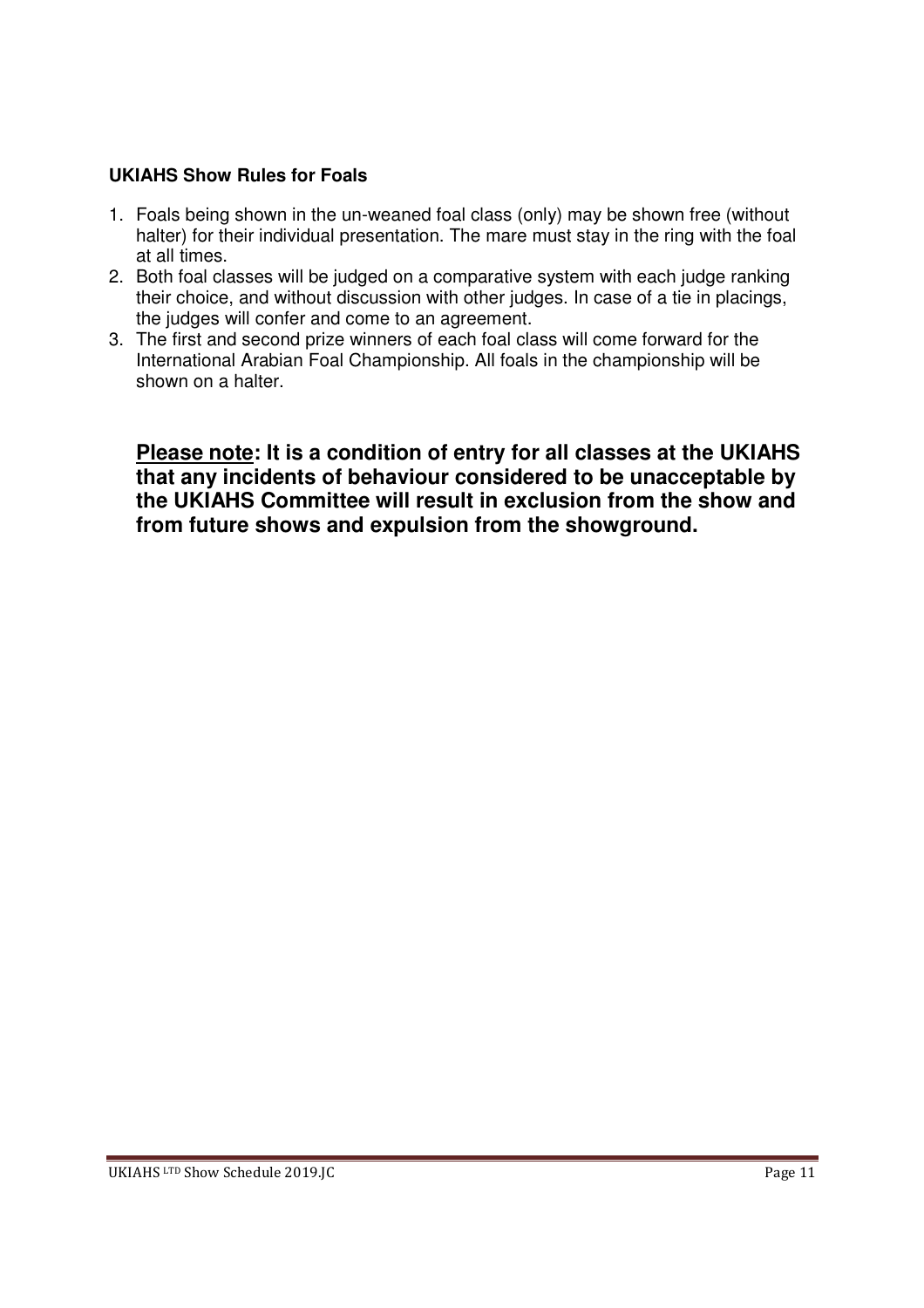# **Conditions of Entry – Ridden Classes – International Classes**

- 1. Ridden classes are open to all pure bred Arabian horses of any country registered in any WAHO recognised studbook by the closing date of entries that have qualified in one of the following ways:
	- a. Placed 1st-5th in an Open Ridden Arabian class at a National Championship Show
	- b. Placed 1<sup>st</sup>-3<sup>rd</sup> in an Open Ridden Arabian class at any ECAHO 'B' or 'C' show, and any HOYS qualifying class..
	- c. Placed 1st-3rd in any Open Ridden Arabian class at:
		- i. Any 'Royal' titled show
		- ii. Cheshire County
		- iii. BACS

'Open' ridden class refers to all classes other than Pre-Novice and Novice but may include 'Restricted Open' classes.

- 2. Ridden classes are for Pure Bred Arabian horses aged 4 years old and over
- 3. Horses must be accompanied at the show by a horse passport containing all vaccination records. Horses coming from a country that does not issue a passport must be accompanied by an official registration document which includes a graphic description and all vaccination records.
- 4. Protective headgear no person shall be mounted on a horse on the showground unless he/she is wearing a correctly fitting hard hat.
- 5. Exhibits must wear conventional and well maintained English style tack. No western gear or western saddles will be permitted. The judge may refuse to ride or judge a horse if he/she considers the tack to be unsafe or unsuitable.
- 6. Exhibitors must wear conventional 'English' show attire (hacking jacket/blue, brown or black jacket/tails).
- 7. Grooms and attendants must be dressed appropriately when in the show ring. Failure to do so will result in expulsion from the show ring. T-shirts, sleeveless shirts, shorts and sandals are not considered appropriate wear.
- 8. The class as a whole will be ridden by the Ride Judge.
- 9. Any rider falling off within the show ring during the course of the class will be disqualified and asked to leave the ring dismounted.
- 10. Any horse in a ridden class that behaves in a manner that could cause or result in danger or injury to any other horse or person in the ring, will be ordered to leave by the ring steward on instruction from the judge of that class.
- 11. Ridden Championships. Horses placed first and second in each class qualify for the Ridden Championship. All qualified exhibits must be ridden into the ring. However, if a rider has qualified more than one horse, that rider will be allowed, if they wish, to exchange horses and ride each horse for its individual display. A groom is allowed into the ring to hold the horse whilst not being ridden. Failure to take part in a championship, unless a veterinary certificate is produced, will result in the horse being disqualified from the show with its record of score and class placing being deleted and the horse being disqualified from entering the following years' UKIAHS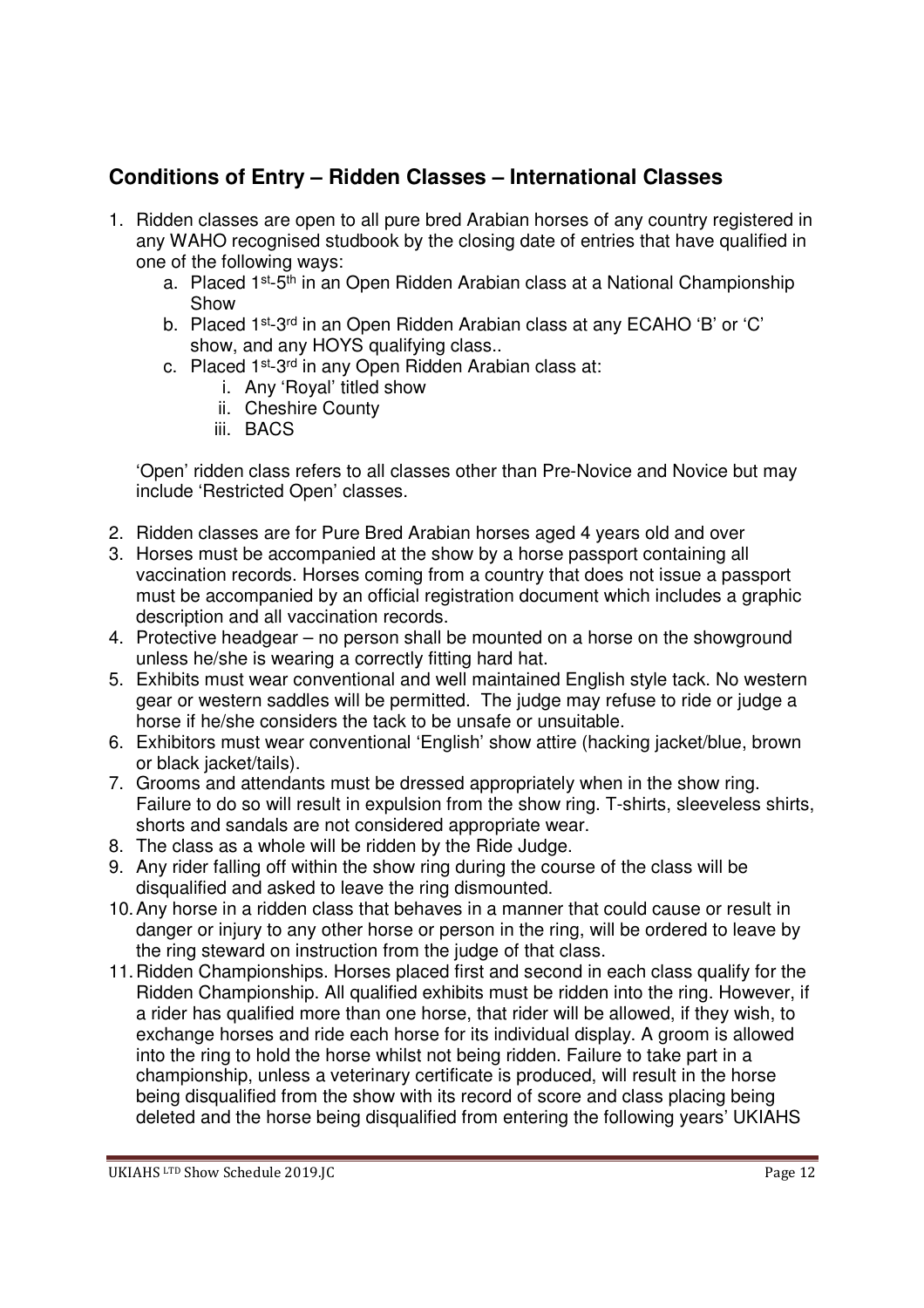ridden classes. Horses placed below a horse so disqualified will move up a place in the class but will not be entitled to enter the championship.

12. Complaints. A show organiser, appointed judge, ring master, exhibitor, owner or rider of a horse entered at the show may lodge a complaint alleging infringement of the rules for conduct of ridden classes. A complaint concerning a horse, rider or groom is to be made in writing within 1 hour of the alleged infringement occurring. Any other complaint, except concerning a complaint about a judge or any other official including show organisers, is to be made in writing before the end of the show. A deposit of  $\epsilon$  200,- or equivalent in local currency will be lodged with the Show Secretary and may be retained if the complaint is considered frivolous, at the UKIAHS Committee discretion. Such forfeiture belongs to UKIAHS. Complaints will only be accepted during the period of the show.

## **2. Conditions of Entry – Ridden Classes – Horse of the Year Show QUALIFYING CLASSES**

### **SIMON CONSTABLE EQUINE VETS and MR & MRS ROBERTS Ridden Purebred Arab of the Year (Horse of the Year Show Qualifier)**

**Ride Judge**: Miss Liz Needham (UK) **Conformation Judge**: Mrs Tracey Austin (UK)

### **RIDDEN PUREBRED ARAB OF THE YEAR**

This competition is for Ridden Purebred Arabians. Owners of qualified horses must be members of the Arab Horse Society and the horse registered in their owner's name. The exhibitor must have purchased an AHS Q card displaying the name of the horse.

This class will be divided into three sections as follows:

- Section A Ridden Purebred Arab Gelding
- Section B Ridden Purebred Arab Stallion
- Section C Ridden Purebred Arab Mare

These classes will be run in accordance with the general rules as set out in the Horse of the Year Show rulebook, a copy of which can be downloaded from www.hoys.co.uk.

This is a Horse of the Year Show Qualifier, all data given upon entry of this class is provided to Grandstand Media Limited and stored on the Grandstand Entries System. For full policy details please visit www.grandstandentries.com.

The qualifying horse will be the highest placed, previously unqualified, exhibit within the Championship of the mare, stallion and gelding sections. If a rider has qualified more than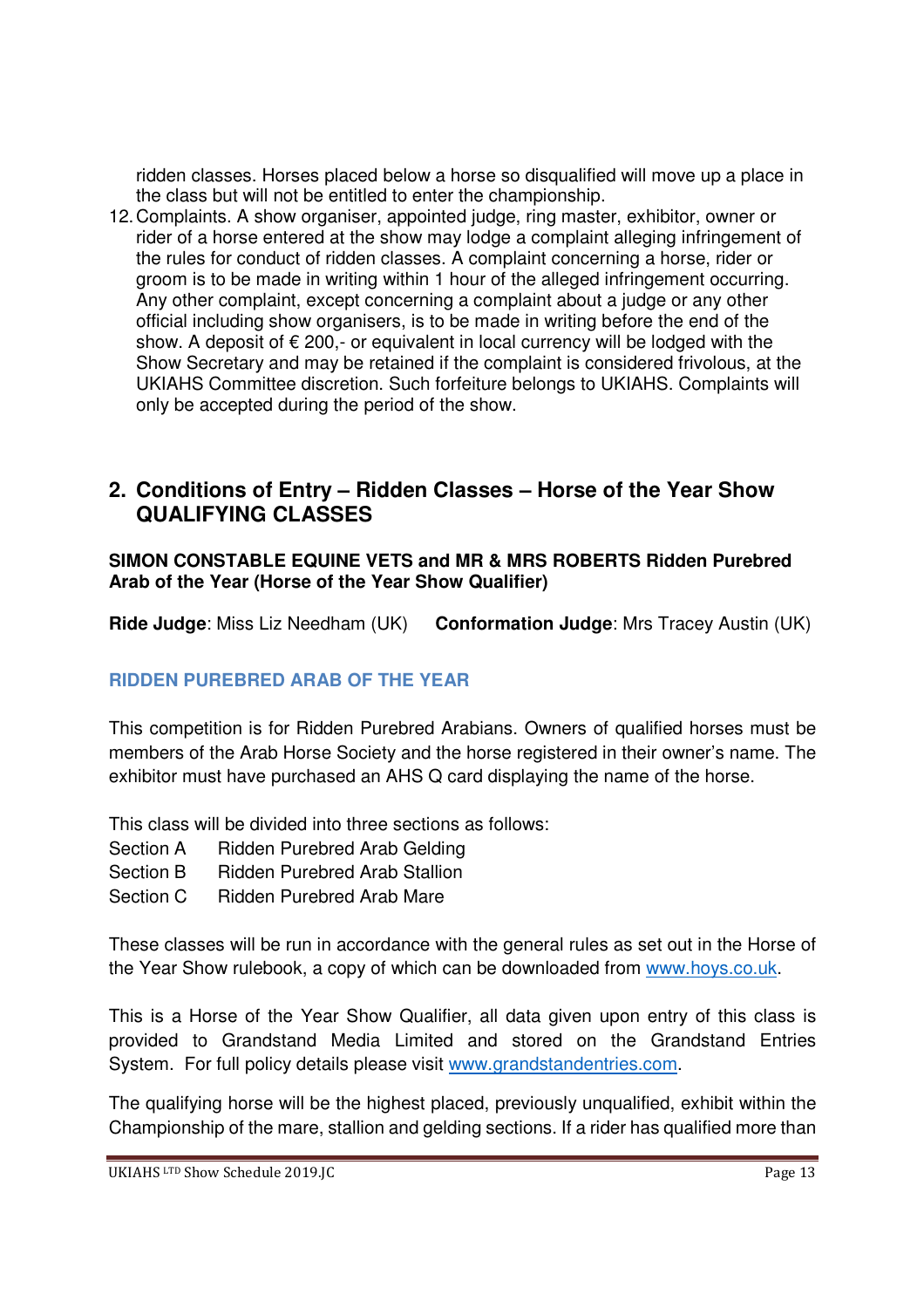one horse, that rider will be allowed to exchange horses and ride each horse for its individual display. A groom is allowed into the ring to hold the horse whilst it is not being ridden.

This class is a qualifying class for Horse of the Year Show, NEC, Birmingham, 2nd - 6th October 2019. Qualification will not pass below 6<sup>th</sup> place. Qualification will be verified by the Horse of the Year Show office.

AHS Q Cards cost £30 per horse per season and must be purchased at least one week before the date of the class in which the horse will compete. Proceeds will be used for sponsorship at Horse of the Year Show.

 AHS Q Cards are available from The Arab Horse Society, Agriculture House, Charnham Lane, Hungerford, Berkshire RG17 0EY. Please make cheques payable to 'Arab Horse Society'. Telephone:01672 520782.

Results will be checked and any horse found not to have been issued with an AHS Q Card within the specified time will be deemed not to have qualified. Qualification will then pass down to the next eligible horse within the Championship. There will be no opportunity to pay the fee retrospectively.

All riders in Horse of the Year Show qualifying classes at this show must be members of the AHS before entering the ring. Random checks will be made by the AHS and any rider found not to have paid their membership before commencement of the class will be disqualified from taking part. Any awards won by an exhibitor later found to be ridden by a non-member will pass down to the next eligible exhibit and the result will be publicised. There will be no opportunity to pay the fee retrospectively. Entry Fees for these HOYS classes are £70 plus a supplement of £12 Horse of the Year Show contribution. Exhibitors are reminded that they may take advantage of the UKIAHS Ltd 'Multiple Entry Discount' for further classes at the show with **the same** horse (this includes in-hand and ridden where appropriate, and if qualified).

**HOYS 'A': Pure Bred Gelding,4 years old and over. HOYS 'B': Pure Bred Stallion,4 years old and over. HOYS 'C': Pure Bred Mare,4 years old and over.** 

**Championship: Ridden HOYS Open Arabian and Qualifier**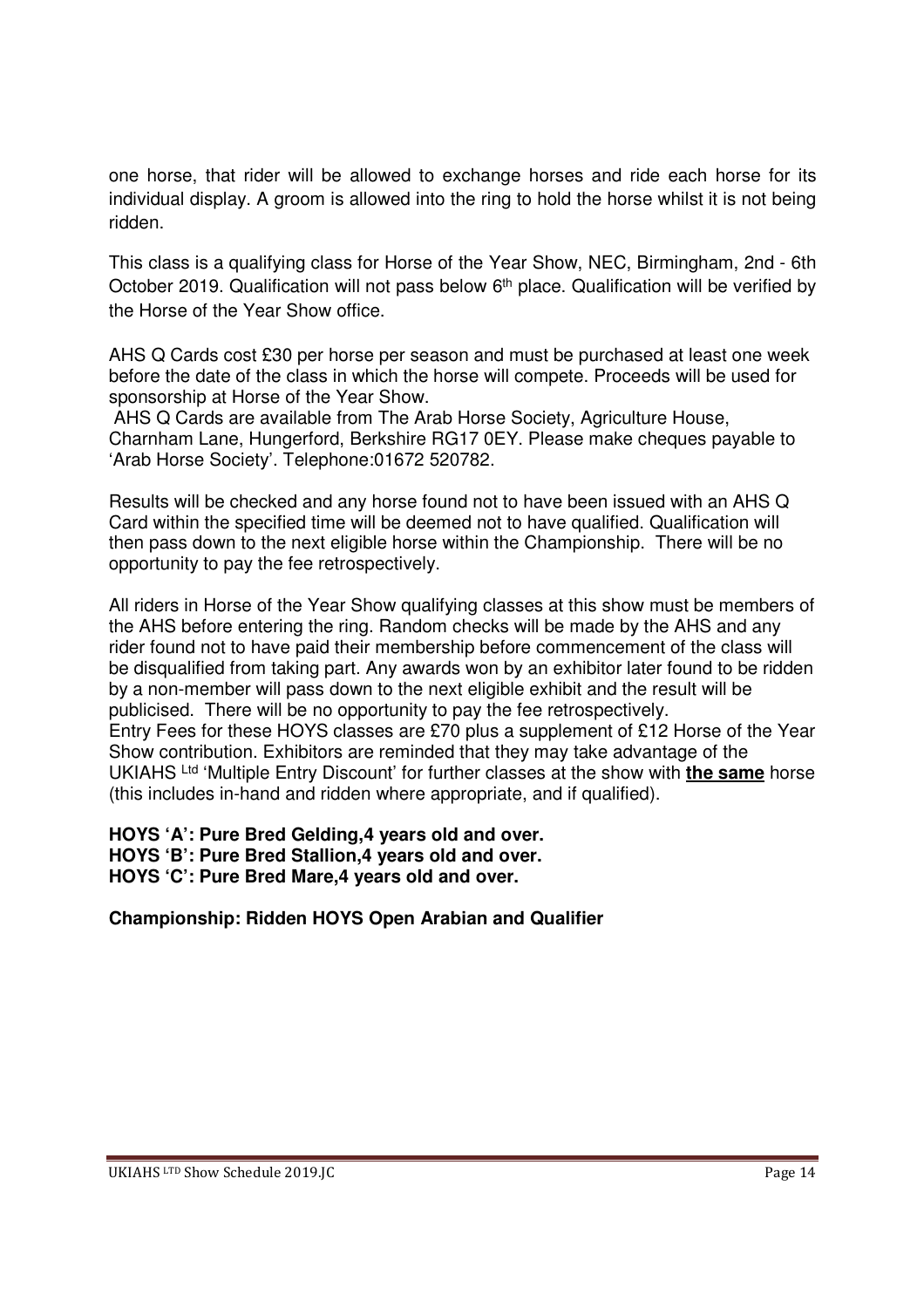# **3. Judges and Officials**

### **In-Hand Classes**

| Mrs Maria Ferraroni (IT)<br>Mr Graham Smith (Aus)<br>Mrs Michaela Weidner (DE) | Mr Robbie den Hartog (NL)<br>Mr Sufian Taha (Pal) |
|--------------------------------------------------------------------------------|---------------------------------------------------|
| <b>Ridden Classes - International</b>                                          |                                                   |

Mr John Conifey  $(UK)$  – Ride Ms Caroline Reid  $(UK)$  – Conformation

### **Ridden Classes – HOYS Qualifier**

Miss Liz Needham  $(UK)$  – Ride Mrs Tracey Austin  $(UK)$  – Conformation

### **Disciplinary Committee**

Mrs Jackie Vandyke - Chairman Dr Med Vet Paolo Teobaldelli (Italy) TBA

| Ringmaster $-$                 | Mr Glenn Stevenson (USA)                                 |
|--------------------------------|----------------------------------------------------------|
| <b>Assistant Ringmasters -</b> | Mr William Dixon (UK), Ms J Bird (UK)                    |
| Announcers -                   | Mr Phillip Jenkins (UK), Mr Philip Lowe (UK)             |
| Scores and Results -           | ArabianHorseResults.com                                  |
| Livestreaming -                | ArabianHorseResults.com                                  |
| VIP & Hospitality -            | TBA                                                      |
| <b>Show Director -</b>         | Mrs Janet Court                                          |
| <b>UKIAHS Ltd Show Team -</b>  | Miss Jill Cameron; Mrs Janet Court;<br>Miss Donna Fears. |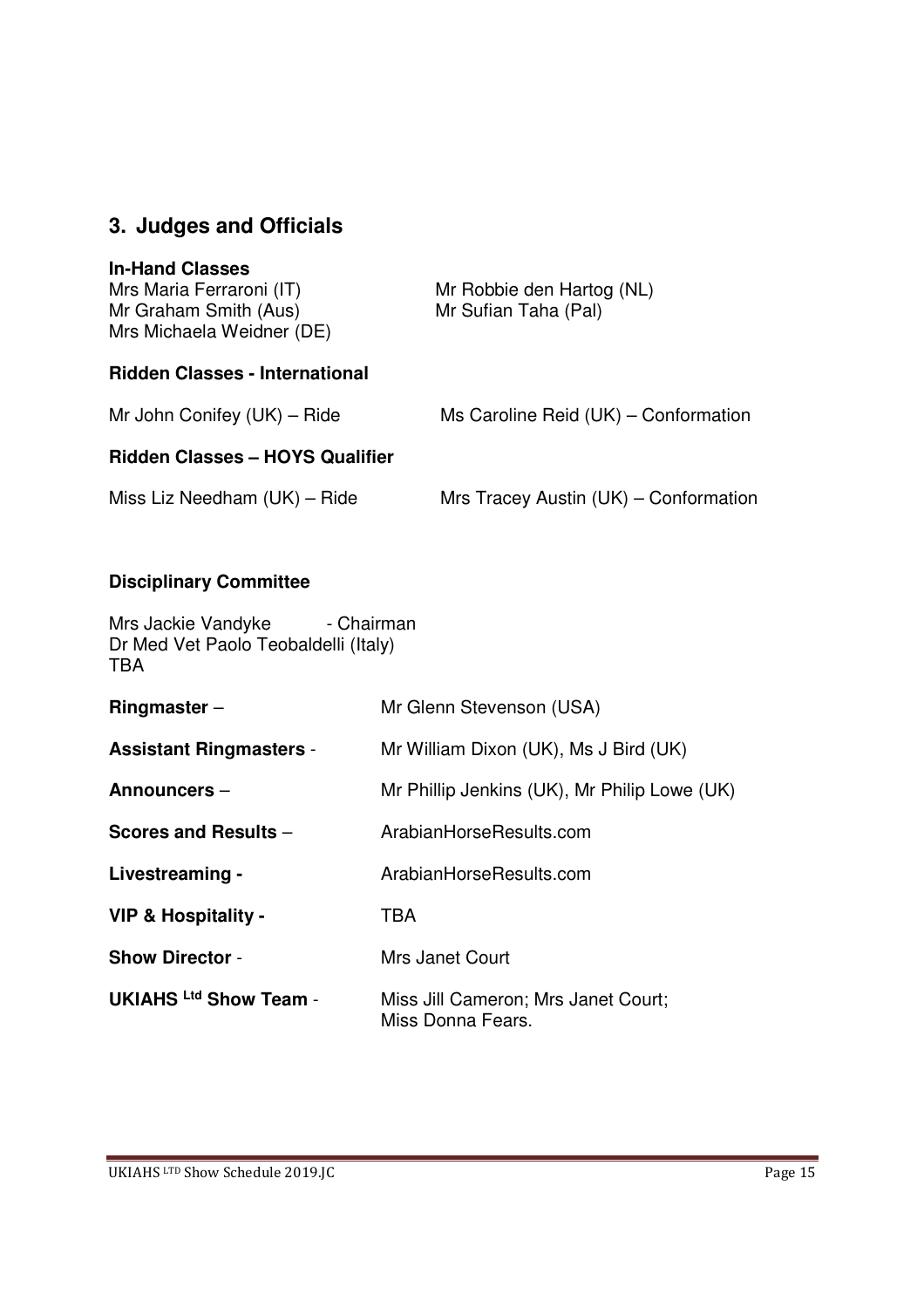### **4. Classes**

- **Class 1. Fillies, 1 year old, born in 2018**
- **Class 2. Colts, 1 year old, born in 2018**
- **Class 3. Fillies, 2 year old, born in 2017**
- **Class 4. Colts, 2 year old, born in 2017**
- **Class 5. Fillies, 3 year old, born in 2016**
- **Class 6. Colts, 3 year old, born in 2016**

**Class 7. Mares, 4 years old and over, born in or before 2015, with Foal at foot Class 8. Un-weaned Foal, Colt, Filly or Gelding, born between 01.01.2019 and 23.07.2019. To be shown with its Dam (natural or otherwise). Orphaned or rejected foals under six months may NOT be shown. Class 9. Weaned Foal, Colt, Filly or Gelding, born between 01.01.2019 and 23.02.2019** 

**Class 10. Mares, 4 to 6 years old, without foal at foot, born 2013 to 2015 inc. Class 11. Mares, 7 to 10 years old, without foal at foot, born 2009 to 2012 inc. Class 12. Mares, 11 to 16 years old, without foal at foot, born 2003 to 2008 inc Class 13. Mares, 17 years old and over, without foal at foot, born in or before 2002** 

**Class 14. Stallions, 4 to 6 years old, born 2013 to 2015 inc. Class 15. Stallions, 7 to 10 years old, born 2009 to 2012 inc. Class 16. Stallions, 11 to 16 years old, born 2003 to 2008 inc. Class 17. Stallions, 17 years old and over, born in or before 2002** 

**Class 18. Geldings, 1 to 3 years old, born 2016 to 2018 inc. Class 19. Geldings, 4 years old to 16 years old, born 2013 to 2003 inc Class 19A. Geldings, 17 years old and over, born in or before 2002** 

**Class 20. Ridden Gelding, 4 years old and over, born in or before 2015 Class 21. Ridden Stallion, 4 years old and over, born in or before 2015 Class 22. Ridden Mare, 4 years old and over, born in or before 2015** 

**HOYS 'A': Ridden Gelding, 4 years old and over, born in or before 2015 HOYS 'B': Ridden Stallion, 4 years old and over, born in or before 2015 HOYS 'C': Ridden Mare, 4 years old and over, born in or before 2015**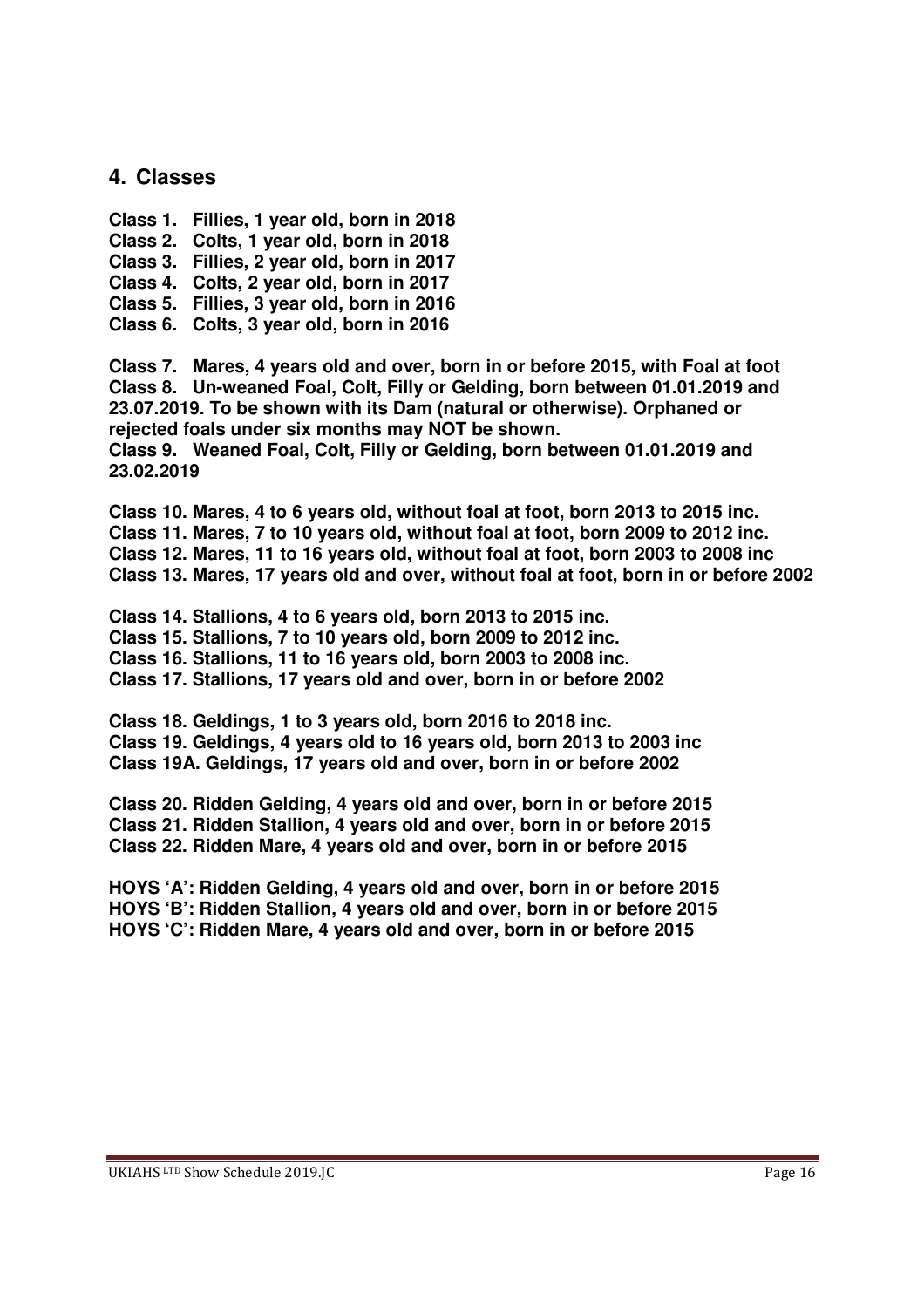### **6. Provisional Programme**

# **Friday 23rd August 2019**

**Horse of the Year Show Classes – A, B & C** 

### **RASS Classes – Potential Ridden Arabian Stars & All Stars Finals**

| <b>Time</b> | <b>Class</b>                                                 |                                                                        |                                                          |
|-------------|--------------------------------------------------------------|------------------------------------------------------------------------|----------------------------------------------------------|
| 14.00       | HOYS 'B'<br>HOYS 'A'<br>HOYS 'C'<br><b>HOYS Championship</b> | <b>Ridden Stallion</b><br><b>Ridden Gelding</b><br><b>Ridden Mare</b>  | 4 yrs old & over<br>4 yrs old & over<br>4 yrs old & over |
| 18.00       |                                                              | <b>Potential Ridden Arabian Stars</b><br>To follow on - RASS All Stars |                                                          |

# **Saturday 24th August 2019**

| <b>In-hand and Ridden Classes</b> | Classes 1-19A In-hand | Classes 20- |
|-----------------------------------|-----------------------|-------------|
| 22 International Ridden           |                       |             |

| Class          |                                                                                                                                                                                |
|----------------|--------------------------------------------------------------------------------------------------------------------------------------------------------------------------------|
| 21<br>20<br>22 | <b>Preliminary Judging International Ridden Stallions</b><br><b>Preliminary Judging International Ridden Geldings</b><br><b>Preliminary Judging International Ridden Mares</b> |
|                |                                                                                                                                                                                |

### **INTERVAL**

| 11.00 | 18  | Geldings/Hongres/wallache       | 1-3 years old      |
|-------|-----|---------------------------------|--------------------|
|       | 19  | Geldings/Hongres/wallache       | $4yrs - 16yrs$ old |
|       | 19A | Geldings/Hongres/Wallache       | 17yrs old & over   |
|       |     | <b>Fillies/Pouliches/Stuten</b> | 1 year old         |
|       | 2   | <b>Colts/Poulains/Hengste</b>   | 1 year old         |
|       | 3   | <b>Fillies/Pouliches/Stuten</b> | 2 year old         |
|       | 4   | <b>Colts/Poulains/Hengste</b>   | 2 year old         |
|       | 5   | <b>Fillies/Pouliches/Stuten</b> | 3 year old         |
|       | 6   | <b>Colts/Poulains/Hengste</b>   | 3 year old         |
|       |     |                                 |                    |

# **RIDDEN ARABIAN STARS SERIES**<br>Use of arena for Walk Around (no s

**17.30 Use of arena for Walk Around (no schooling) – Males**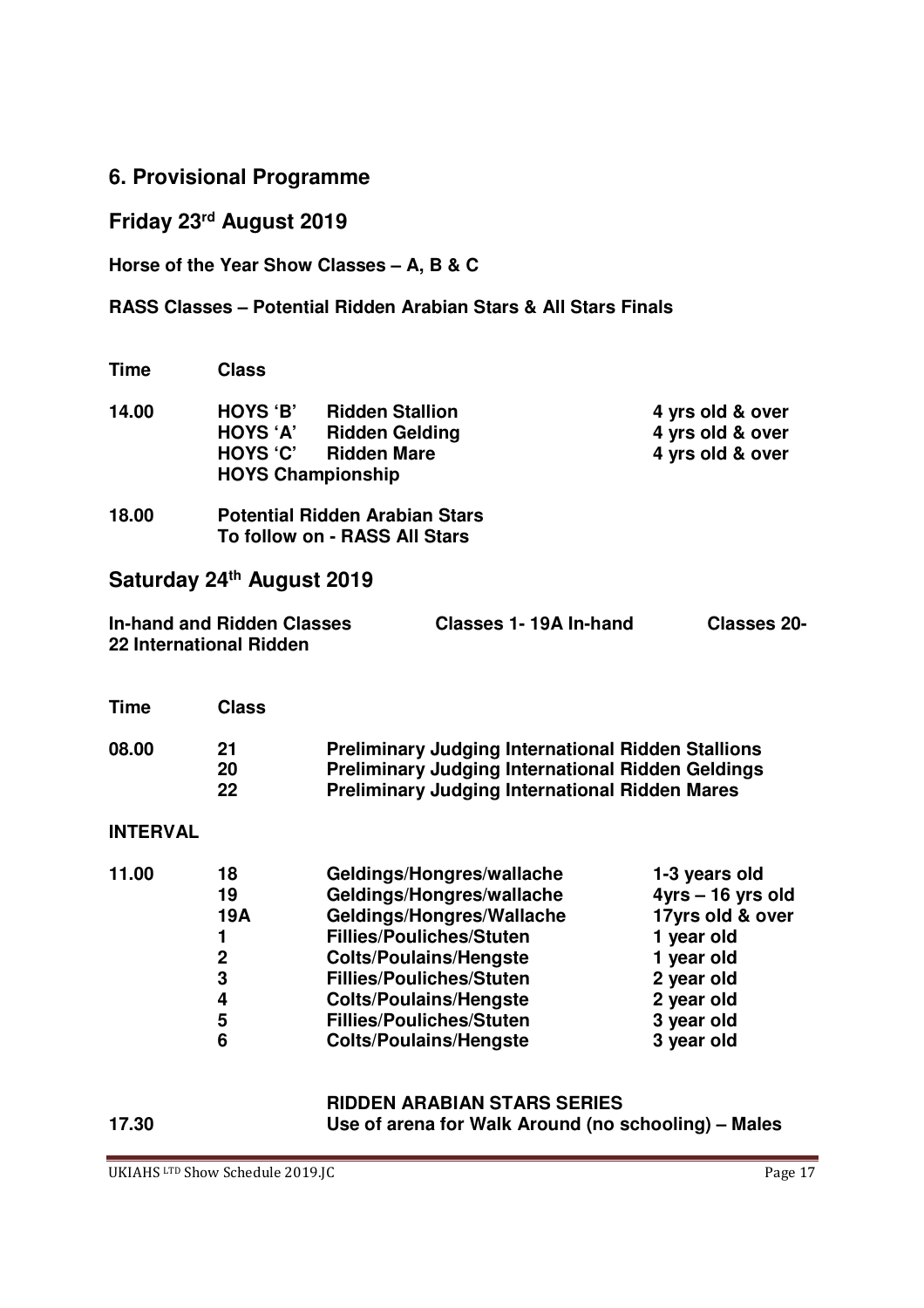| 17.45<br>18.00<br>To follow on                                                                                                                                        |                                                             | Use of arena for Walk Around (no schooling) - Females<br>Ridden Arabian star series - Males<br><b>Ridden Arabian Star series - Females</b>                                                                                                                                                                                                                                                                                  |                                                                                                                                                                                           |
|-----------------------------------------------------------------------------------------------------------------------------------------------------------------------|-------------------------------------------------------------|-----------------------------------------------------------------------------------------------------------------------------------------------------------------------------------------------------------------------------------------------------------------------------------------------------------------------------------------------------------------------------------------------------------------------------|-------------------------------------------------------------------------------------------------------------------------------------------------------------------------------------------|
|                                                                                                                                                                       |                                                             | <b>Top 10 Finalists</b><br>Ridden Arabian Stars Series 2019 Championship                                                                                                                                                                                                                                                                                                                                                    |                                                                                                                                                                                           |
|                                                                                                                                                                       | Sunday 25 <sup>h</sup> August 2019                          |                                                                                                                                                                                                                                                                                                                                                                                                                             |                                                                                                                                                                                           |
| <b>Time</b>                                                                                                                                                           | <b>Class</b>                                                |                                                                                                                                                                                                                                                                                                                                                                                                                             |                                                                                                                                                                                           |
| 08.00                                                                                                                                                                 | 21<br>20<br>22                                              | Ridden Awards – Class 21 - Top 10 Finalists (Stallions)<br>Ridden Awards - Class 20 - Top 10 Finalists (Geldings)<br>Ridden Awards - Class 22 - Top 10 Finalists (Mares)                                                                                                                                                                                                                                                    |                                                                                                                                                                                           |
| <b>INTERVAL</b>                                                                                                                                                       |                                                             |                                                                                                                                                                                                                                                                                                                                                                                                                             |                                                                                                                                                                                           |
| 09.30                                                                                                                                                                 | 7<br>8<br>9<br>10<br>11<br>12<br>13<br>14<br>15<br>16<br>17 | <b>Mares/Juments/Stuten</b><br><b>Un-weaned foal</b><br><b>Weaned foal</b><br><b>International Foal Championship</b><br><b>Mares/Juments/Stuten</b><br>Mares/Juments/Stuten 7-10 years old<br><b>Mares/Juments/Stuten</b><br><b>Mares/Juments/Stuten</b><br><b>Stallions/Etalons/Hengste</b><br><b>Stallions/Etalons/Hengste</b><br><b>Stallions/Etalons/Hengste</b><br><b>Stallions/Etalons/Hengste</b><br><b>INTERVAL</b> | 4 yrs old & over - foal at foot<br>4 - 6 years old<br>$11 - 16$ years old<br>17 years old & over<br>$4 - 6$ years old<br>$7 - 10$ years old<br>$11 - 16$ years old<br>17 years old & over |
| 16.00<br><b>To follow</b><br><b>To follow</b><br><b>To follow</b><br><b>To follow</b><br><b>To follow</b><br><b>To follow</b><br><b>To follow</b><br><b>To follow</b> |                                                             | <b>International Ridden Championship</b><br><b>Presentations to Judges</b><br><b>Gelding Championship</b><br><b>Yearling Filly Championship</b><br><b>Yearling Colt Championship</b><br><b>Junior Female Championship</b><br><b>Junior Male Championship</b><br><b>Senior Female Championship</b><br><b>Senior Male Championship</b>                                                                                        |                                                                                                                                                                                           |

The Yearling Filly and Yearling Colt Championships will be held on condition that at least **10** horses are registered in each Yearling class Otherwise, the horses registered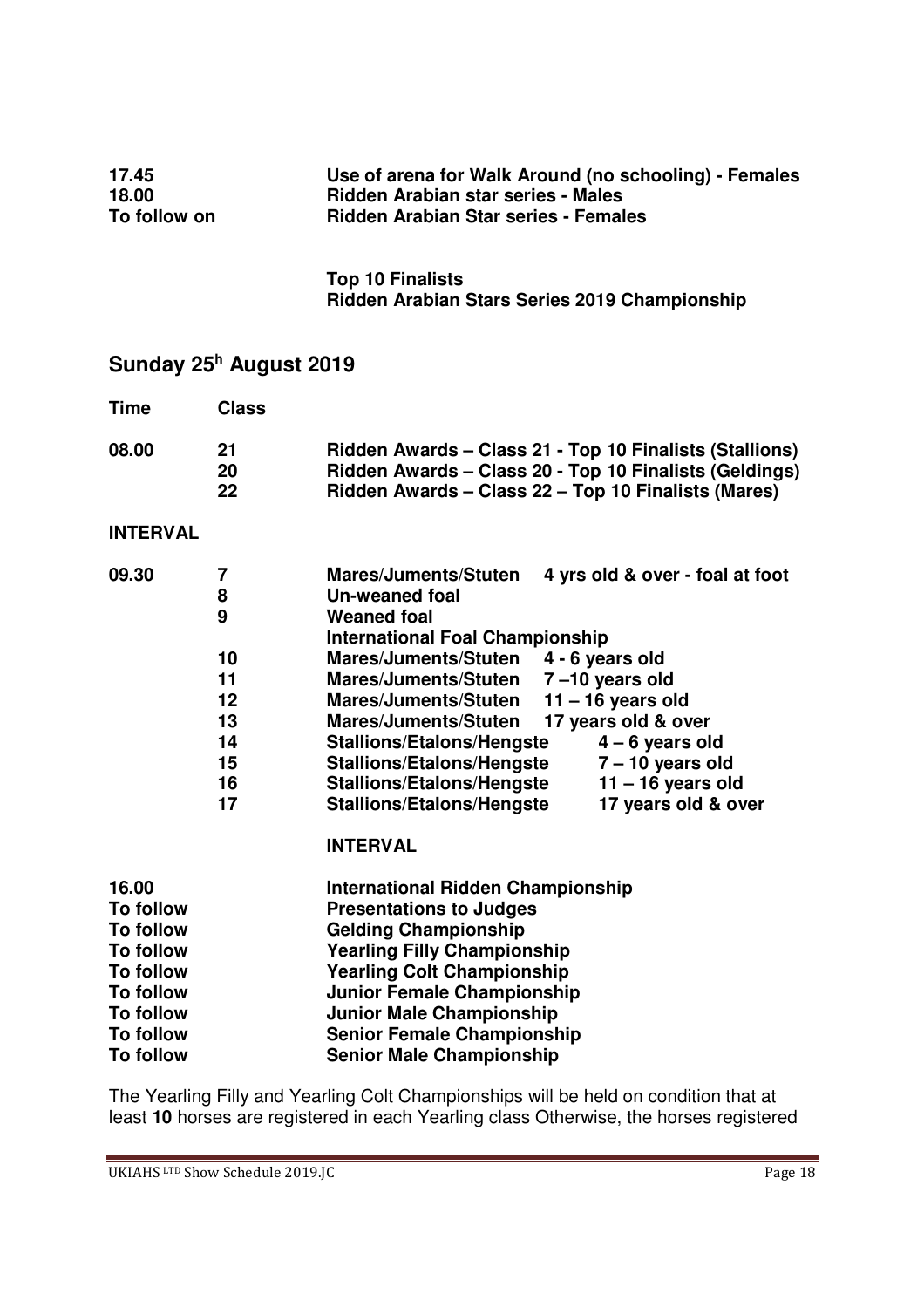in the Yearling classes would join the relevant Junior Championships; there would be no Yearling Championships, but there will be an award to the Best Yearling in each Junior Championship.

# **7. Method of Judging**

### **In-Hand Classes (except Foal Classes)**

Each Judge will give 1-20 points (1/2 points allowed) for the following criteria: a. Type b. Head & Neck c. Body & Topline d. Legs e. Movement

### **Rules for Ties in All Placings**

In the event of a tie in all placings in a class, the higher place will be given to the horse with the most points for type. If there is still a tie, the higher place will be given to the horse with the most points for movement. Failing a decision on either of these, one judge chosen by ballot will name his preference.

### **Rules for Championships**

### **Championship method (c) Open method –**

The Gold, Silver and Bronze medal winners will be selected from amongst all the horses which have qualified in their respective classes for each championship. The number of horses qualified from each class will be officially announced by the show organizer in the schedule and the show catalogue.

1. The Championships will be judged as follows:

a. All the horses qualified for the championship will enter the ring and line up according to the numerical order of their catalogue numbers.

b. The horses will be judged individually, standing and trotting.

c. Each judge will nominate his choice for gold silver and bronze medals together at the same time, from amongst all the horses qualified for the championship.

Points will be given to the nominated horses as follows:

- A horse nominated by a judge for Gold Medal will receive 4 points.
- A horse nominated by a judge for Silver Medal will receive 2 points.
- A horse nominated by a judge for Bronze Medal will receive 1 point.

The Gold Medal will be awarded to the horse with the most votes for Gold Medal Champion. In case of an equal amount of votes for Gold Champion, the Gold Medal will be awarded to the horse with the highest number of championship points. From the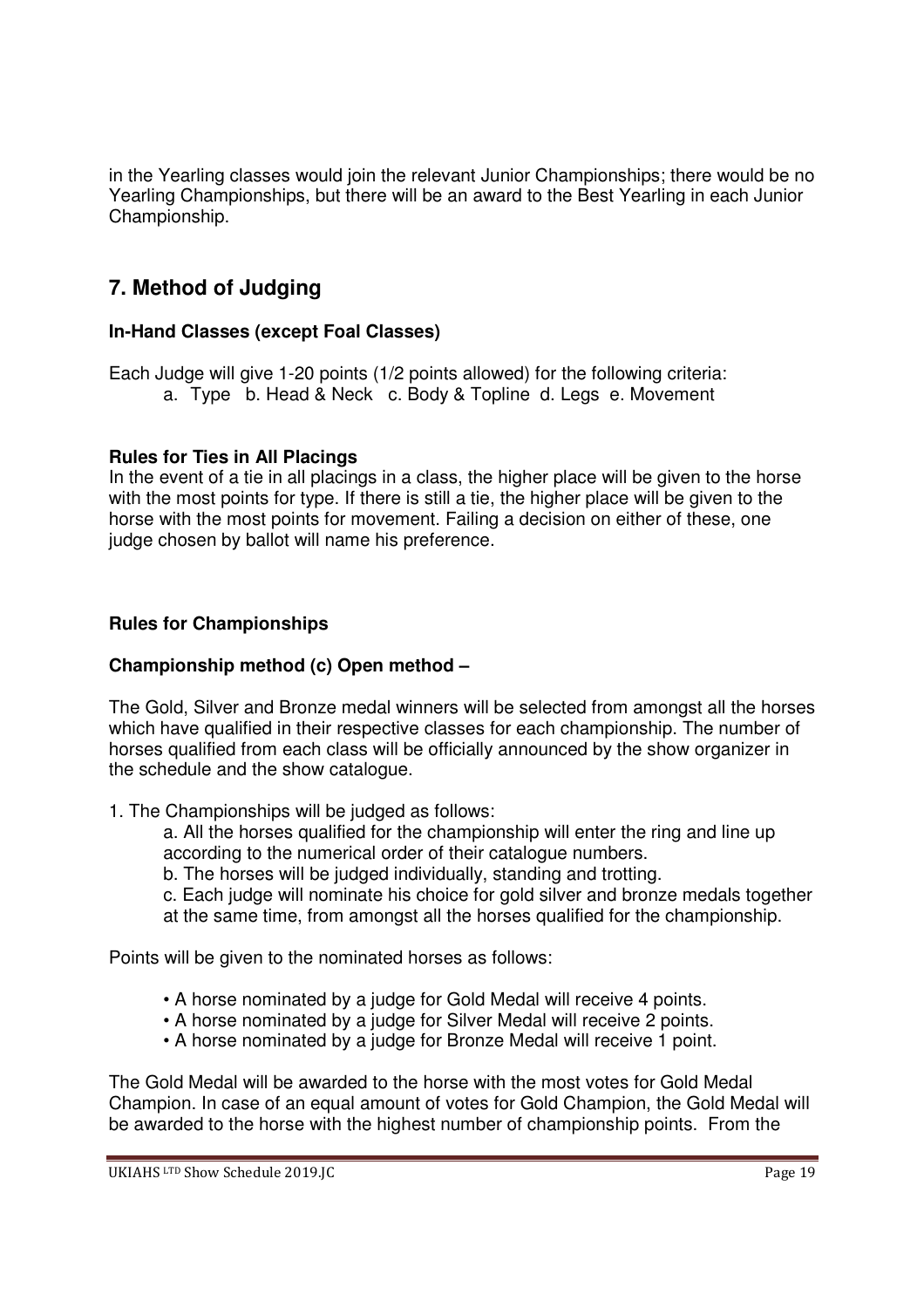remaining horses: The Silver Medal will be awarded to the horse with the highest number of championship points. The Bronze Medal will be awarded to the horse with the 2nd highest number of championship points.

In the case of a tie, the Rules for Ties in championships will be followed.

The judges will not discuss the horses.

2. A fourth horse will be selected, which will become the Bronze medal winner should one of the three medal winners be disqualified. If this exhibit is not apparent from the voting papers, the judges will be asked to nominate one. This horse will not be announced. In the event that two or more of the medal winners are disqualified, no further substitution will be made.

3. All horses that qualify for their respective Championships must take part in the Championship. Unless a certificate from the DC veterinarian is produced, failure to compete will disqualify the horse from the show, with its record of score and class placing being deleted and the horse being disqualified from showing for the period of one year as from the date of the show. In the event of a disqualification, horses placed behind the disqualified horse will move up a place in the class. Should a horse be sent out of the ring by the judges or taken out by the handler for any reason, it will be deemed to have taken part in the championship.

4. All horses that are awarded a medal in their respective Championship must take part in the Championship prize-giving ceremony. Unless the DC decides otherwise in which case any representative of the horse may accept the medal without the horse being present. Absence of the horse or any representative in the prize giving ceremony will disqualify the horse from the show, with its record of score in the Class and championship placing being deleted and it will be sanctioned according to the Rules for Disciplinary Committees article 16. In the event of a disqualification, all horses placed behind the disqualified horse will move up one place in the Championship.

5. In Title and A Shows all horses that qualified for their respective Championship must remain at the showground until after their championships.

### **UKIAHS Ltd – all In-hand Championships – the top 3 of each class will qualify for their respective championship.**

Rules for ties in Championships – in the event of a tie in the championships, the higher place will be given to the horse with the highest total points in the qualifying classes. If there is still a tie, the rules for ties in qualifying places will be applied.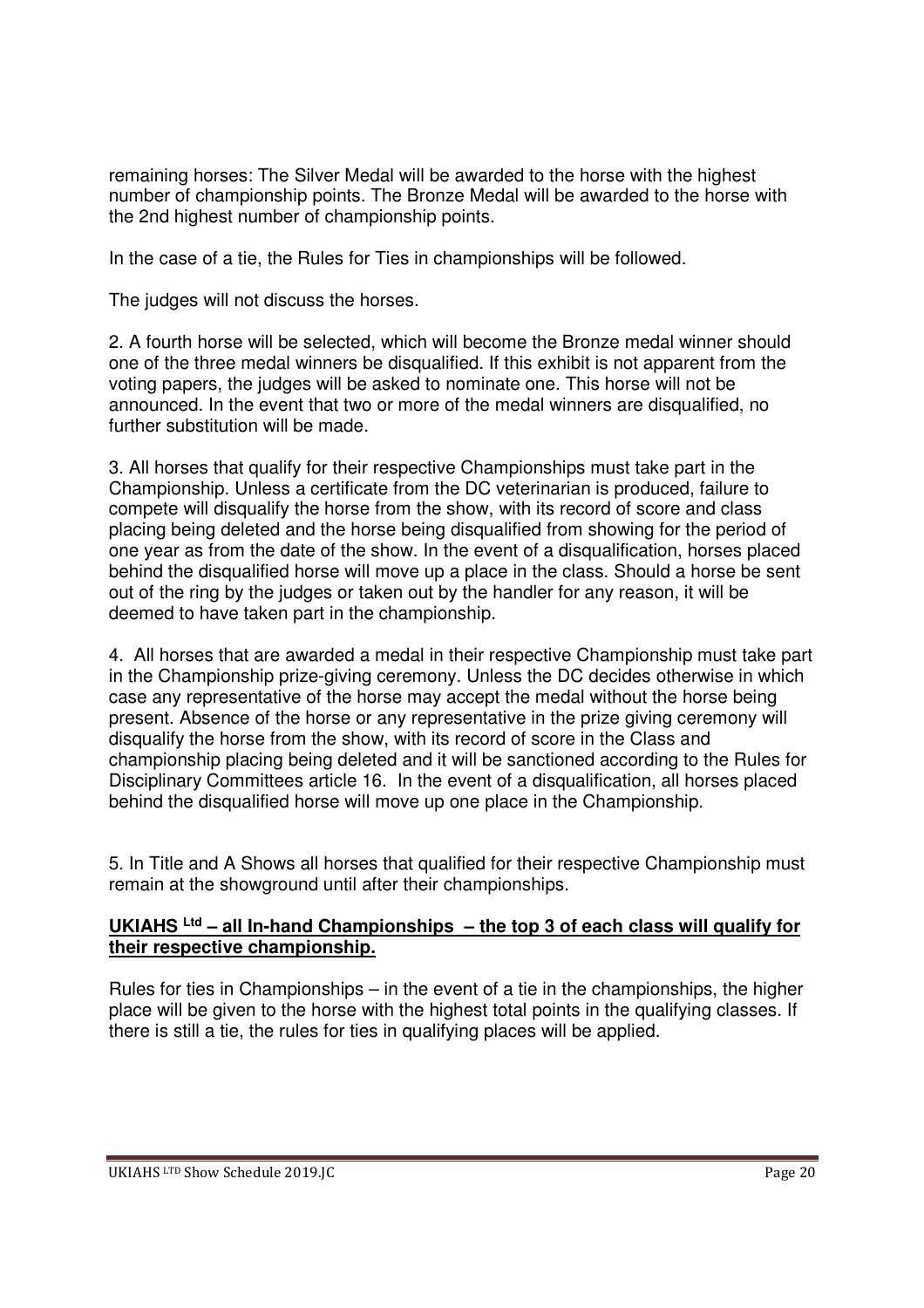### **International Ridden Classes**

There will be two judges. The first, who will not ride, will award points for type and conformation. The second judge will ride each horse and award points for manners, performance and ride. Horses will be placed in order of their total scores. The judges will not confer during the classes.

Points will be awarded as follows:

- a. Type  $-1-20$  b. Conformation  $-1-20$ ,
- c. Manners and performance  $-1-20$ ; d. Ride  $-1-40$

The 'Manners and Performance' mark will be awarded for performance during the initial 'go round', i.e. before the judge rides the horse.

### **Rules for Ties in All Placings**

In the event of a tie, the higher place will be awarded to the horse with the most points for ride. If there is still a tie, the higher place will be given to the horse with the most points for manners and performance. Failing a decision on either of these, the judges will be asked to state their preference.

### **8. Prizes and Awards**

Place rosettes will be awarded to 10<sup>th</sup> place in each class. Commemorative rosettes will be awarded thereafter.  $1^{st}$ ,  $2^{nd}$  and  $3^{rd}$  in each class will receive an Award to keep.

In classes 1 to 7 and 10 to 19, medals will be awarded as follows:

- Gold for scores of 90 and over
- Silver for scores of 87 to 89.9 inclusive
- Bronze for scores of 84 to 86.9 inclusive

In classes 20 to 22 medals will be awarded to  $4<sup>th</sup>$  to  $6<sup>th</sup>$  place

In classes HOYS 'A', 'B' and 'C', a trophy will be awarded to the Winner of each class.

Champion Gold will receive a garland, and Silver and Bronze Medal winners will receive a sash. Champion Foal, Gold, Silver and Bronze medal winners will receive a sash.

## **9. Regulations**

### **Entries and closing dates**

a) THE CLOSING DATE OF ENTRIES IS **7 TH AUGUST 2019** (to be received by the Show Organizer no later than 10<sup>th</sup> August). Late entries may be accepted at the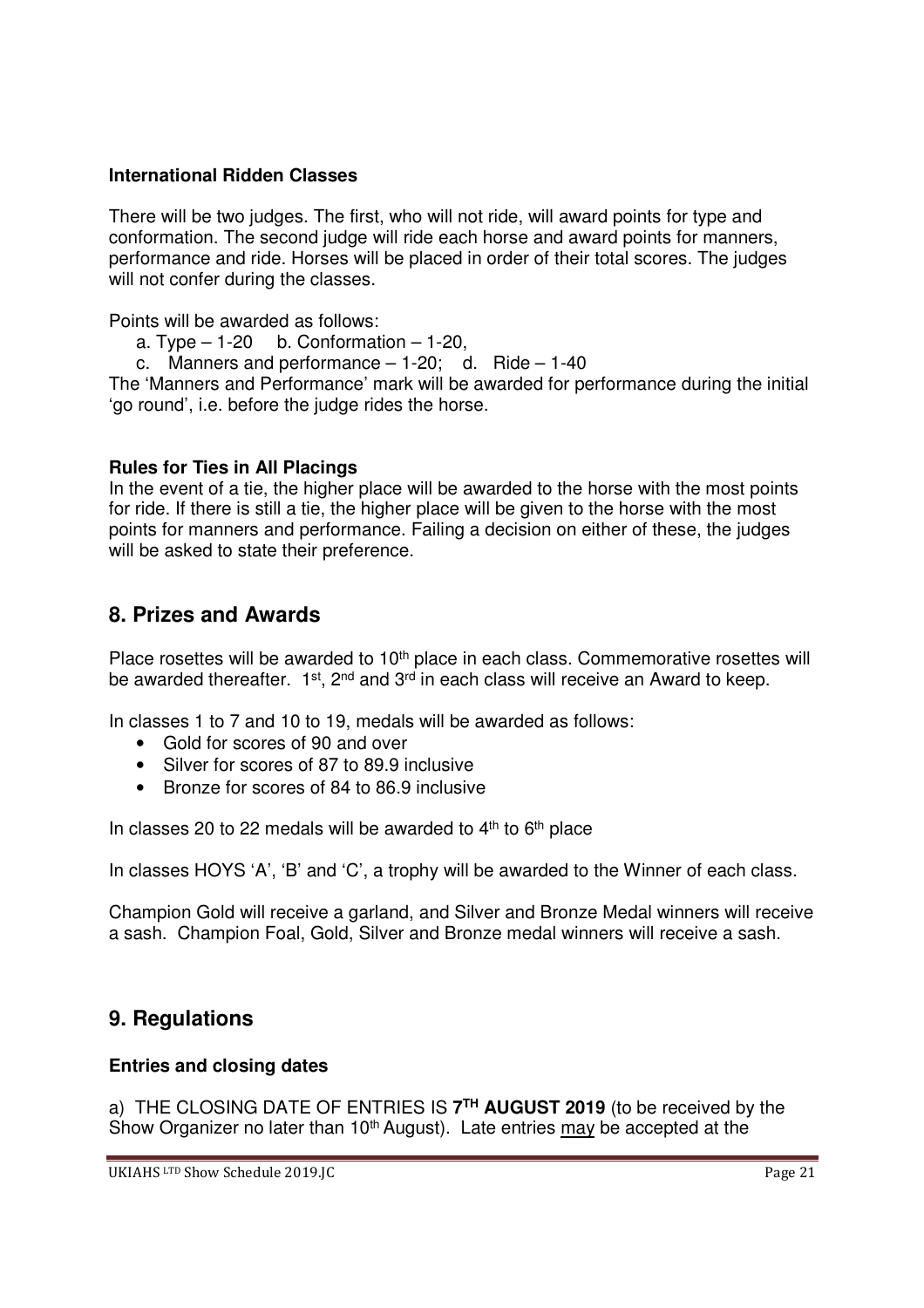discretion of the Show Organisers, but only up to 13<sup>h</sup> August 2019 and at an increased fee (entry fee  $+25%$ )

**b) Horses that have NOT qualified by the closing date of entries, but intend to do so, may enter the show, but will only be allowed to compete if they subsequently qualify before the first day of the show. All entries must be accompanied by the correct entry fee at the time of entry. Any horse that is entered but does not qualify before the first date of the show will not be allowed to compete, and the entry fee will be retained by UKIAHS LTD**

All Entries and Stable Bookings to be made on the appropriate forms via e-mail to the Show Organisers, at ukiahs@hotmail.co.uk accompanied by the entry form and appropriate fees..

Qualifications will be against the EAHSC list of results. Horses that have qualified in 2019 outside the UK are asked to submit evidence of that qualification.

Horses will only be considered entered once the appropriate fees have been received, cheques have been cleared or confirmation of bank transfer has been received

### **Entry Fees and Charges**

All fees inclusive of VAT.

**All entry fees are non refundable, and stabling fees will ONLY be refunded if we are able to re-sell the stable**.

| In-hand classes | £75                                               |
|-----------------|---------------------------------------------------|
| Ridden classes  | International Classes $-$ £75                     |
|                 | HOYS Classes - £82 (includes £12 HOYS supplement) |

Multiple classes with **same** horse £50 for second/third class (also for exhibitors in RASS/HOYS classes wishing to compete in UKIAHS). All HOYS classes at full price only.

| Stabling            | Permanent and Temporary stables are available for the<br>duration of the show. £90 for 3+ nights, £70 for 2 nights, and<br>£50 for 1 night. Shavings available @ £8.00 per bale (or<br>bring your own). Day stables (Temporary only) @ £25.00 |
|---------------------|-----------------------------------------------------------------------------------------------------------------------------------------------------------------------------------------------------------------------------------------------|
| Spectators (adults) | £10 per person per day or £15 for both days<br>(OAP and children under 13 years)<br>£5 per person per<br>day or £8 for both days                                                                                                              |
| Car park            | Free                                                                                                                                                                                                                                          |
| Caravan space       | Exhibitors requiring a caravan space are allowed one space<br>per exhibitor, £50 for three nights (excluding Electric hook-                                                                                                                   |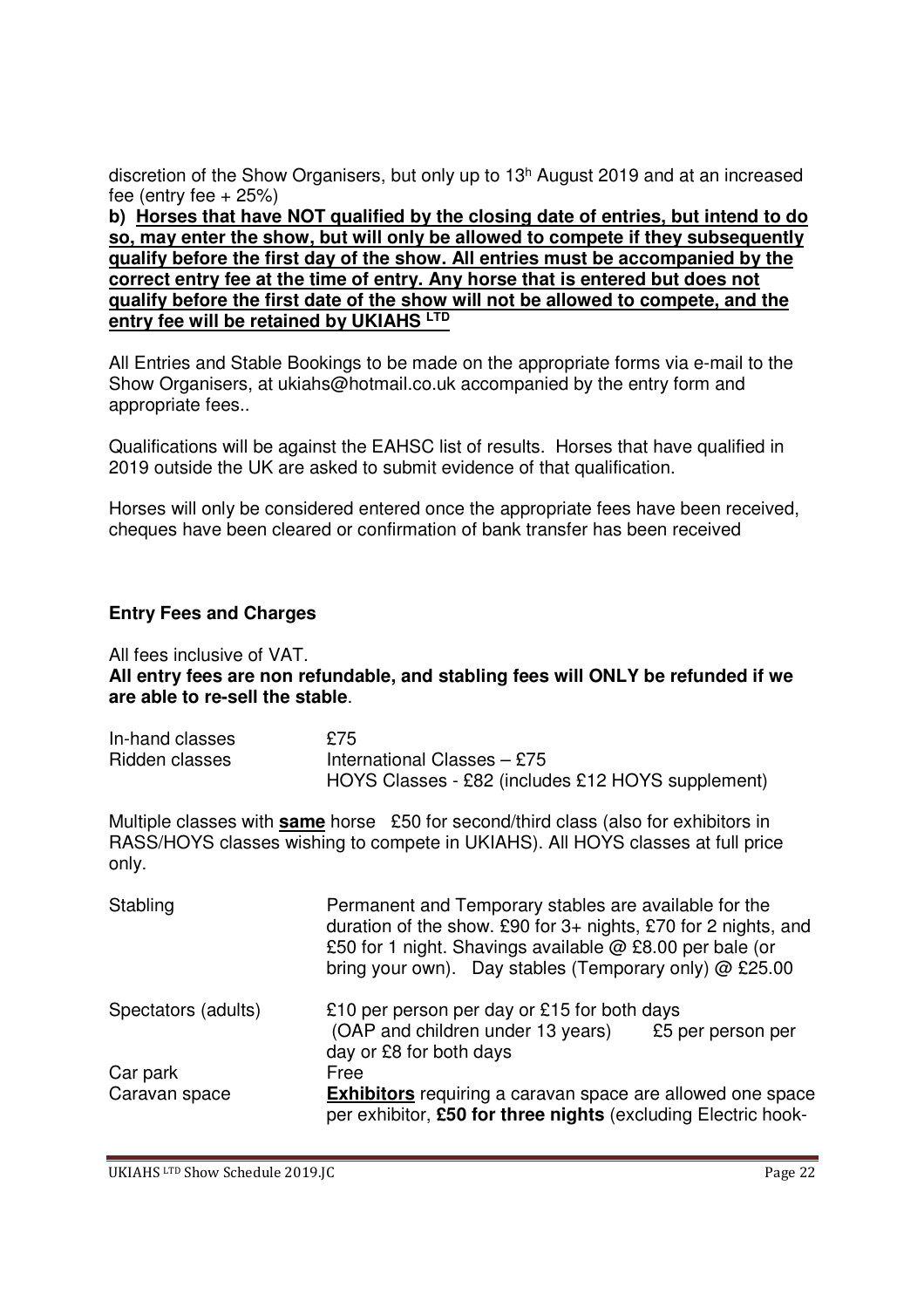|                  | up). These bookings MUST be made at the time of entry and   |
|------------------|-------------------------------------------------------------|
|                  | limited to ONE per exhibitor.                               |
|                  | Trade Stands - Concessions available.                       |
|                  | No other caravans permitted on site. There are camping      |
|                  | sites nearby http://www.touristnetuk.com/south-east-        |
|                  | england/buckinghamshire/camping/buckingham/                 |
| Electric hook-up | £20 for one night; £40 for two nights and £50 for three or  |
|                  | more nights. To be booked and paid directly with Addington  |
|                  | Arena on (0044) 01376 326802                                |
| Catalogues       | £10 - Exhibitors entering 3 or more horses will receive one |
|                  | free catalogue.                                             |

Exhibitors will collect **two free passes** for the first horse entered and **one additional pass** for each additional horse. Passes are to be collected from the show office.

### **Stabling**

Stables may be occupied from 15.00 on Thursday 22<sup>nd</sup> August 2019 and must be vacated by 18.00 on Sunday 25<sup>th</sup> August 2019. For occupancy outside of this period exhibitors must contact Addington Arena on **(0044) 01376 326802** and make arrangement directly with them, for which there may be a charge.

A deposit of £10 is taken on arrival, for each stable. This will be returned by the Stable Manager for each clean stable. NO refunds will be given after the event. Exhibitors are expected to provide their own forage although hay and haylage may be ordered in advance from Addington. All permanent stables will be bedded on rubber matting.

Any horse occupying a stable not allocated to it (thus preventing the use of the stable by the rightful occupier) will not be allowed to compete for the duration of the show.

### **Starting Order**

The show organizers will determine the running of the classes. The starting order will be decided by the age of the horse (and not in the order in which entries are received). Exhibitors must ensure that have sufficient handlers for their horses.

All exhibitor numbers will be available from the show office on payment of a £10 deposit and must be returned before the end of the show. All exhibitors must wear the exhibitor number bib as issued by the Show Office. **Failure to wear the correct number bib may result in exclusion from the class.**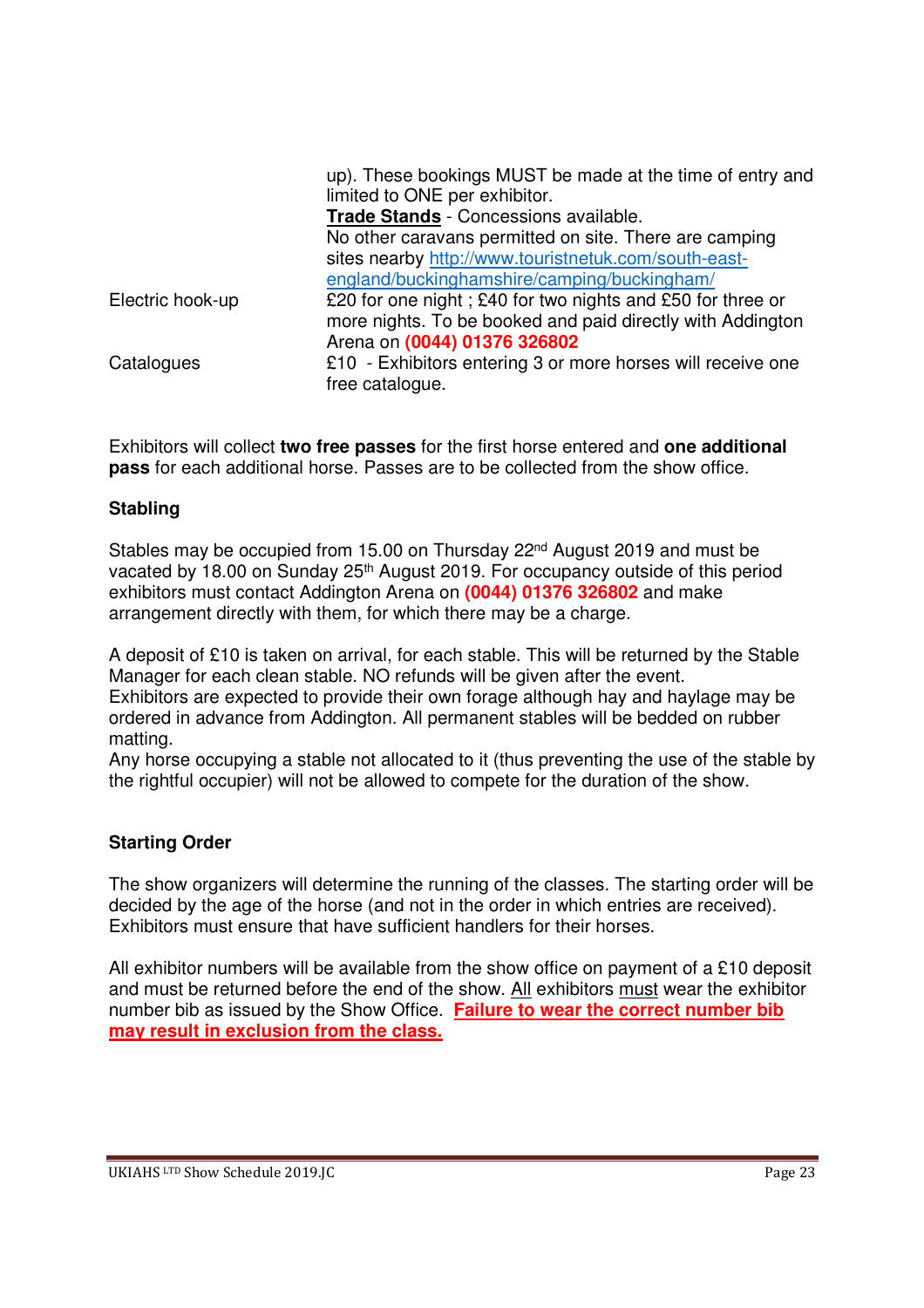### **Exhibitors' facilities**

Showers will be available in the stable area

### **Costs**

UKIAHS Ltd accept no liability for exhibitors costs.

### **Liability Disclaimer**

The organisers shall not be liable for death, injury, disease or damage to any person, horse or property howsoever caused. It is furthermore an express condition of entry that exhibitors shall indemnify the organisers against all actions, costs, claims, demands or liability, whatsoever arising out of any action in which he or she may be concerned.

UKIAHS  $<sup>Ltd</sup>$  reserves the right to make any changes to the show schedule or to cancel</sup> all arrangements at their discretion in the event of an Act of God. In the event of a cancellation, UKIAHS  $Ltd$  will refund 25% of the entry fee paid for each class. No claims will be entertained nor paid by UKIAHS Ltd for any incidental costs incurred by any exhibitor however so related to the UKIAHS Ltd event.

### **Dogs**

Well behaved dogs are welcome in the car and lorry parks. Dogs are not allowed in the competition or public areas, the Equestrian Centre building, cafeteria or stable barn. Dogs must be kept on a lead at all times.

### **Payment**

Entry and stabling fees (if sent with entry forms) should be by:

- Cheque drawn on a UK bank, made payable to UKIAHS Ltd
- Europe-cheque, made payable in Sterling to UKIAHS Ltd. Please write card number on back of cheque
- Bank to bank draft payable to:
	- o UKIAHS Ltd, National Westminster Bank, 381 Uxbridge Road, Hatch End, Middlesex. HA5 4JP.
	- o Sort code 60-10-16.
	- o Account number: 41472365.
	- o IBAN No: GB82NWBK60101641472365.
	- o BIC No: NWBKGB2L.
	- o Payment to be received before **7 th August 2019** (standard entry rate)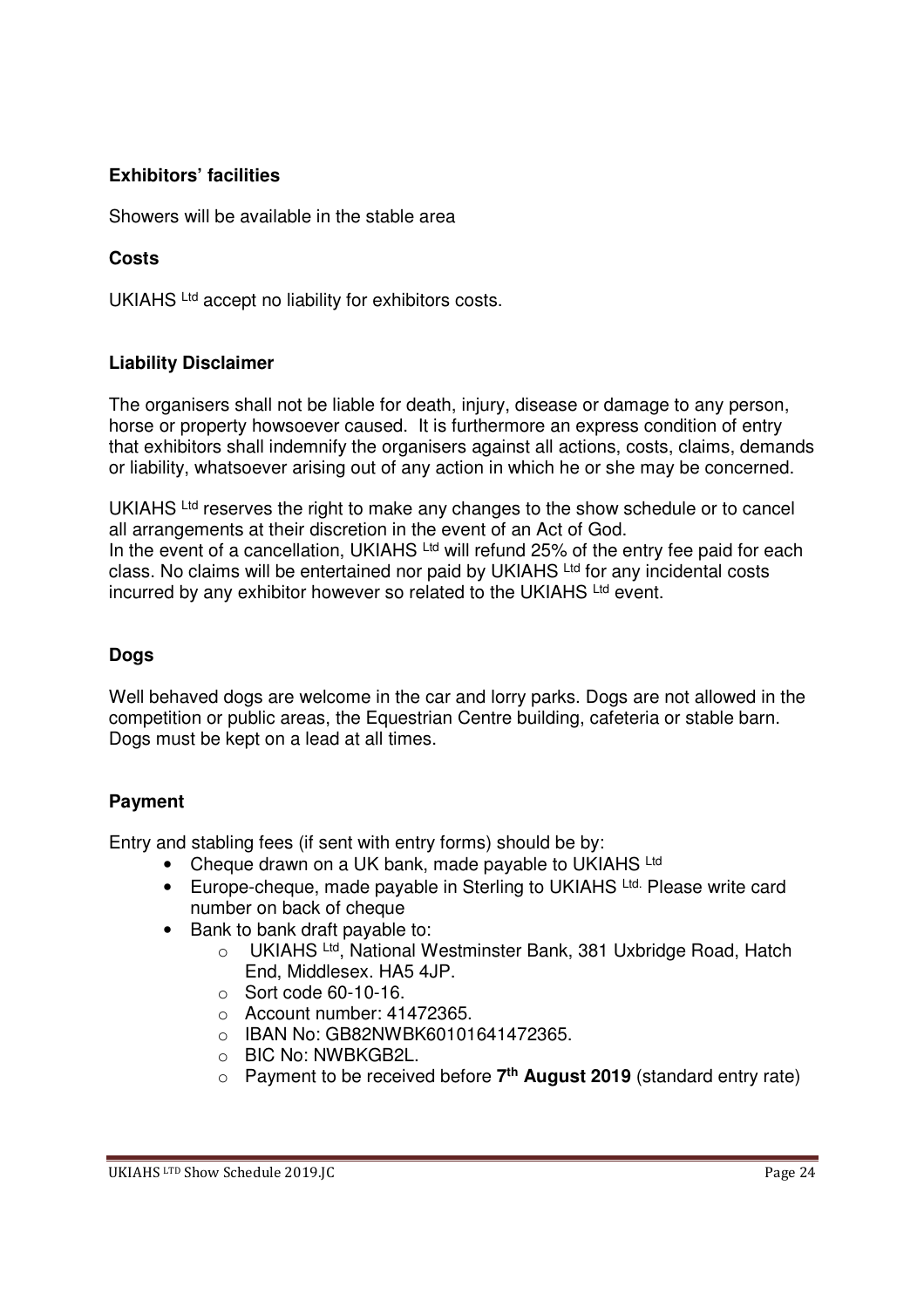**No entry or stabling will be accepted until cheques have been cleared or confirmation of bank transfer has been received. If payment fails to clear due to inadequate funds then all costs incurred by UKIAHS Ltd must be paid by the exhibitor. Failure to do so will result in future entries being refused.**